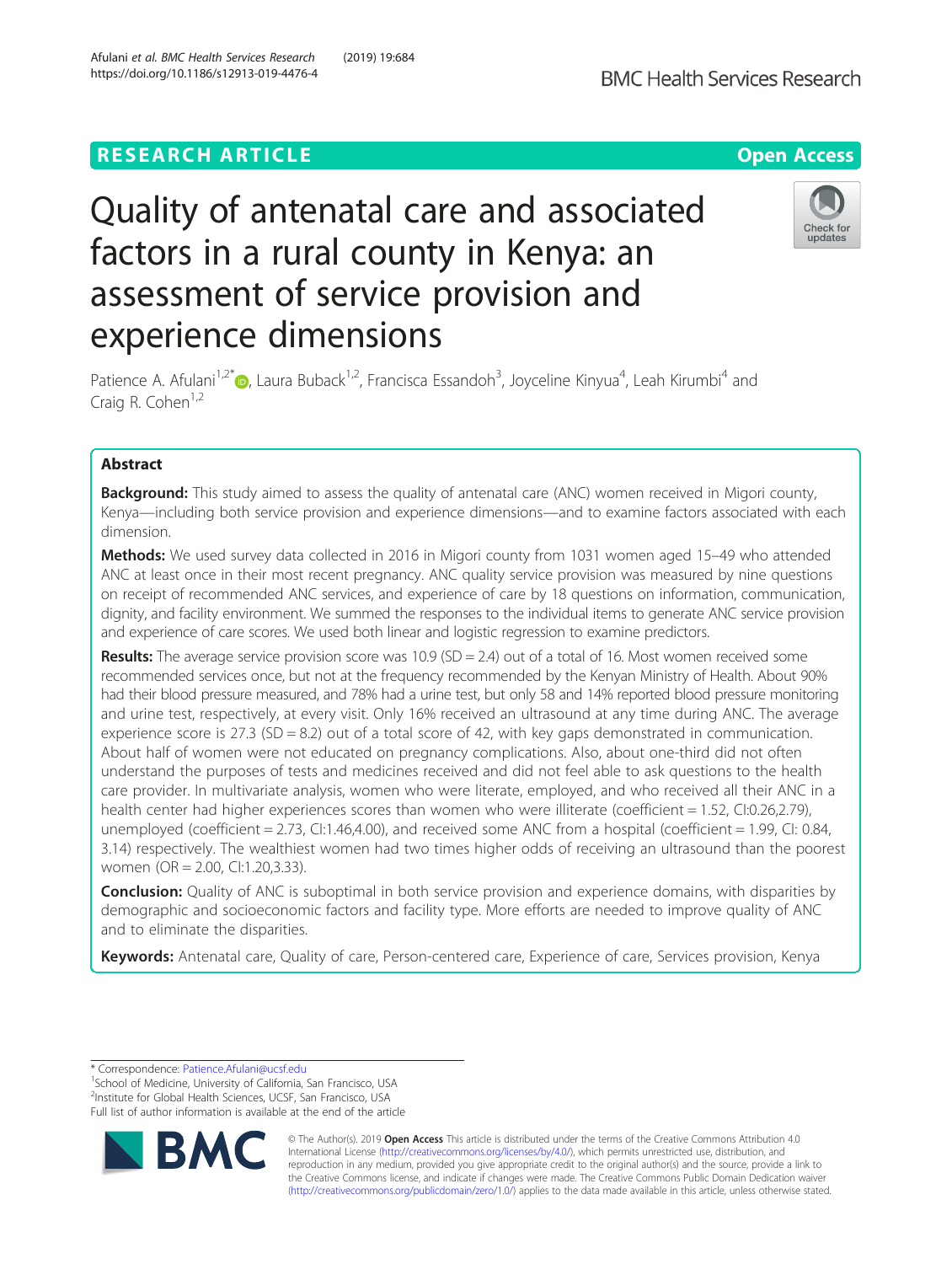# Background

Maternal and neonatal mortality has remained high in low resource settings despite progress in recent years. In 2015, about 303,000 women died from pregnancy-related causes and 2.7 million babies died during the first 28 days of life globally [[1,](#page-14-0) [2\]](#page-14-0). About 2.6 million babies were also stillborn [\[3](#page-14-0)]. High quality antenatal care (ANC) can reduce maternal and neonatal morbidity and mortality and stillbirths through prevention, as well as early identification and management of pregnancy complications or pre-existing conditions [\[4](#page-14-0)]. High quality ANC can also influence women's health seeking behavior towards choosing skilled care at birth and helping them prepare to be able to access it [\[5](#page-14-0)–[7\]](#page-14-0). A positive experience during both pregnancy and childbirth are key to person-centered care and the right of every childbearing woman, as highlighted in recent World Health Organization (WHO) recommendations [\[8](#page-14-0)–[10](#page-14-0)]. While the specific recommendations for frequency of ANC has varied, WHO has consistently recommended that all pregnant women receive some ANC during their pregnancy [[4](#page-14-0), [8,](#page-14-0) [11](#page-14-0)].

Kenya's National Guidelines for Quality Obstetrics and Perinatal Care that were in use at the time of this work were based on the WHO recommendations on Focused Antenatal Care [\[12](#page-14-0)], which recommended four comprehensive and targeted visits. The guidelines, however, urged providers to view each visit as if it were the only visit a woman may make. The recommended content of each visit includes blood pressure and fetal growth monitoring, urine testing, Iron and Folic Acid supplementation, Tetanus Toxoid immunizations, at least two doses of Intermittent Preventative Treatment for malaria in pregnancy in endemic malaria areas and deworming after the first trimester. The first ANC visit also includes a more in-depth medical history and physical examination, including head to toe examination, recording weight and height, blood group typing, HIV testing and counseling, and assessing needs for specialized care [\[13](#page-14-0)]. The Kenya guidelines do not mention ultrasound scanning for routine ANC, but it is recommended for fetal assessment, including for dating, among women with preterm labor and those with complications. Early ultrasound increases the accuracy of gestational age assessments and current WHO guidelines recommend one ultrasound scan before 24 weeks of gestation [[8\]](#page-14-0).

The Kenya guidelines also recommend comprehensive health promotion education, with a question and answer session also recommended during each visit. These guidelines also emphasize the importance of patient experience components such as communication, respect, and dignity. It states that "Antenatal care should be simpler, safer, friendly and more accessible. Women are more likely to seek and return for services if they feel **cared for and respected** by their providers. This personalized approach requires health care providers to use excellent interpersonal skills since listening to client's concerns is just as important as giving advice. It respects clients' right to dignity, privacy, confidentiality, full and accurate information" [[13](#page-14-0)]. Likewise, the most recent WHO recommendations on antenatal care for a positive pregnancy experience, updated in 2016, prioritizes person-centered care and overall well-being of the mother and baby [[8](#page-14-0)].

Until recently, most prior research on maternal health care focused on use of services with research on ANC mostly on timing and frequency of ANC visits [[14](#page-14-0)–[17](#page-15-0)]. Increasing recognition of the role of poor-quality care to the poor maternal and neonatal outcomes has stimulated interest in assessing quality of maternal health service. However, most of the attention has focused on quality of care during childbirth. [[18,](#page-15-0) [19](#page-15-0)]. Little research thus exists on quality of ANC, and most of the studies on ANC quality have focused on the receipt of recommended ANC services [\[20](#page-15-0)–[22\]](#page-15-0). This is despite a global movement advocating for measurement and interventions to improve respectful maternity care. Only a few studies in Kenya, based on the Service Provision Assessment data at the national level, have examined multiple dimensions of quality of care. These studies suggest sub-optimal ANC quality in structural, service provision, and experience measures [\[22](#page-15-0)–[24\]](#page-15-0).

More studies, including studies at sub-national levels examining multiple dimensions of ANC quality, are critical to (1) provide information on strengths and gaps in ANC quality and (2) guide interventions in specific areas to improve provision of services and person-centered antenatal care (PCANC). This paper extends the evidence in this area. We aimed to assess levels of quality of ANC, including both service provision and experience of care, in a rural county in western Kenya. Service provision here refers to receipt of recommended evidence-based services for ANC per WHO and Kenya guidelines. Experience of care captures items related to effective communication, respect, dignity, and emotional support per the WHO framework for quality of maternal and newborn health [[10](#page-14-0)]. These experience dimensions assess PCANC. We also examine factors associated with each dimension of quality of care to identify sources of disparities in quality of care.

# Methods

## Setting and data collection

The data are from a cross-sectional survey conducted with women who had recently given birth as part of a study on community perceptions of quality of maternity care in Migori county. The setting and data collection methods have been previously described [[25,](#page-15-0) [26\]](#page-15-0). Briefly, Migori County is a rural county in western Kenya with 8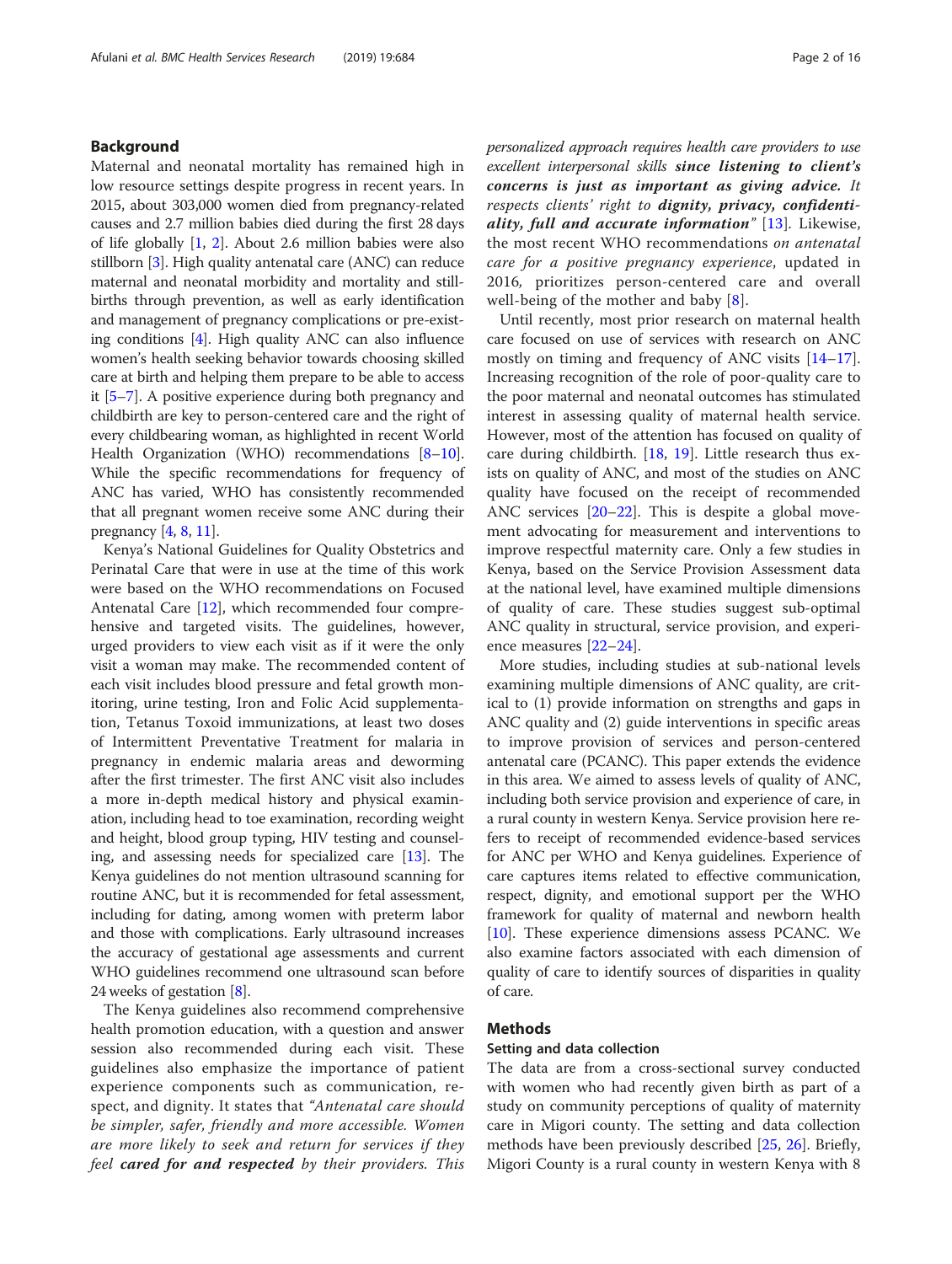sub-counties and a population of about one million people [\[27](#page-15-0)]. The county has one referral hospital, seven sub-county hospitals, 18 health centers, several dispensaries, and a few faith-based and private health facilities [[28\]](#page-15-0). The estimated total fertility rate for the county is 5.2 [[29\]](#page-15-0). According to the 2014 Kenya Demographic and Health Survey, 96% of women with a live birth in the preceding five years received at least one ANC from a skilled provider, but only 56% received the recommended four-plus visits [\[29](#page-15-0)].

The survey was conducted in August and September 2016 with women aged 15–49 years who delivered in the nine weeks preceding the survey. A multistage sampling approach was used to select women from each subcounty in health facilities and in communities, with a target of interviewing at least 100 women from each sub-county. The interviews were conducted in English, KiSwahili, and DhLuo in private spaces in health facilities or in the homes of the respondents. About one thousand women ( $N = 1051$ ) were interviewed, with a response rate above 98%. Ethical approval for the study was provided by the institutions listed in the ethics statement, and all participants provided written informed consent after receiving information about the research. We use data from women who received ANC at least once during their most recent pregnancy ( $N = 1031$ ). Women received ANC from government facilities (the referral hospital, health centers, and dispensaries) as well as private facilities.

## Measures

# Dependent variables (outcomes): measures of quality of ANC

Quality of ANC is measured by several questions asked to women to assess different aspects of the content of services they received and the nature of their interactions with providers during ANC visits (Additional file [1](#page-14-0)). The measures explored capture of both service provision and experience of care.

Service provision The service provision measures are nine items asking whether they received various services for screening and prevention listed in Table [2](#page-6-0). The questions include whether they had their height, weight, and blood pressure measured, whether they had urine and blood tests, and whether they received tetanus injections, iron supplements, antihelminthes, and antimalarials. These questions were adapted from the ANC questions in the Demographic and Health Surveys. Five of the questions have binary responses ( $No = 0$  and  $Yes = 1$ ); three have responses on a four-point frequency scale (No never  $= 0$ , Yes, a few times  $= 1$ , and Yes, most of the time = 2, and Yes, all the time = 3); and one is on a three-point frequency scale (( $No = 0$ , Yes, once = 1, and Yes, more than once  $= 2$ ). These items have factor loadings of >.2 on one factor and a reasonable Cronbach alpha of 0.5. To examine the associated factors, the response codes for the nine items are summed to create a service provision index. The summative score has a range of 0 to 16  $((5<sup>*</sup>1) + (3<sup>*</sup>3) + (1<sup>*</sup>2))$ . 'Don't know' response options are recoded to missing before summing the responses. Ultrasound screening is examined separately as a binary variable because it was not routinely recommended and did not load well with the rest of the items.

Experience of care The experience of care measures are also listed in Table [3.](#page-6-0) These questions capture mostly information sharing and communication: told results after she has been weighed, her blood pressure taken, and after urine and blood tests; educated on pregnancy complications, what to do in the event of a complication, what to expect during the pregnancy, birth preparedness, diet, and breastfeeding. Furthermore, they asked whether she understood the purpose of tests and medicines, whether she was asked if she had questions, and if she felt able to ask questions. There are also three questions capturing dignity and respect as well as one question on cleanliness of the facility. These questions were adapted from the ANC questions in the Demographic and Health Surveys, as well as from the person-centered maternity care scale [[26](#page-15-0)]. Six of the questions have binary responses ( $No = 0$  and  $Yes = 1$ ), and 12 have responses on a four-point frequency scale (No never  $= 0$ , Yes, a few times = 1, and Yes, most of the time = 2, and Yes, all the time = 3). The items load together on one factor with loadings greater than 0.3 and have Cronbach alpha of 0.81. The response codes to the 18 items are summed to create an experience of care index to examine associated factors. The summative score has a range of 0 to 42  $((6<sup>*</sup>1) + (12<sup>*</sup>3)).$  'Don't know' response options are recoded to missing before summing the responses. We also included two items (being asked for bribe and feeling they were treated differently based on certain attributes) to assess predictability and transparency of payments and perceptions of discrimination. However, these two are not included in the index because they loaded poorly with the rest of the items in the group in the factor analysis.

## Independent variables (predictors)

Based on prior studies and theoretical rationale, we examined various factors that might affect the quality of ANC a woman receives, including: socioeconomic and demographic factors, women's health status, familiarity and extent of contact with the health system, and facility and provider characteristics. The demographic factors included are age, marital status, parity, tribe, and religion [\[20](#page-15-0)–[23](#page-15-0)].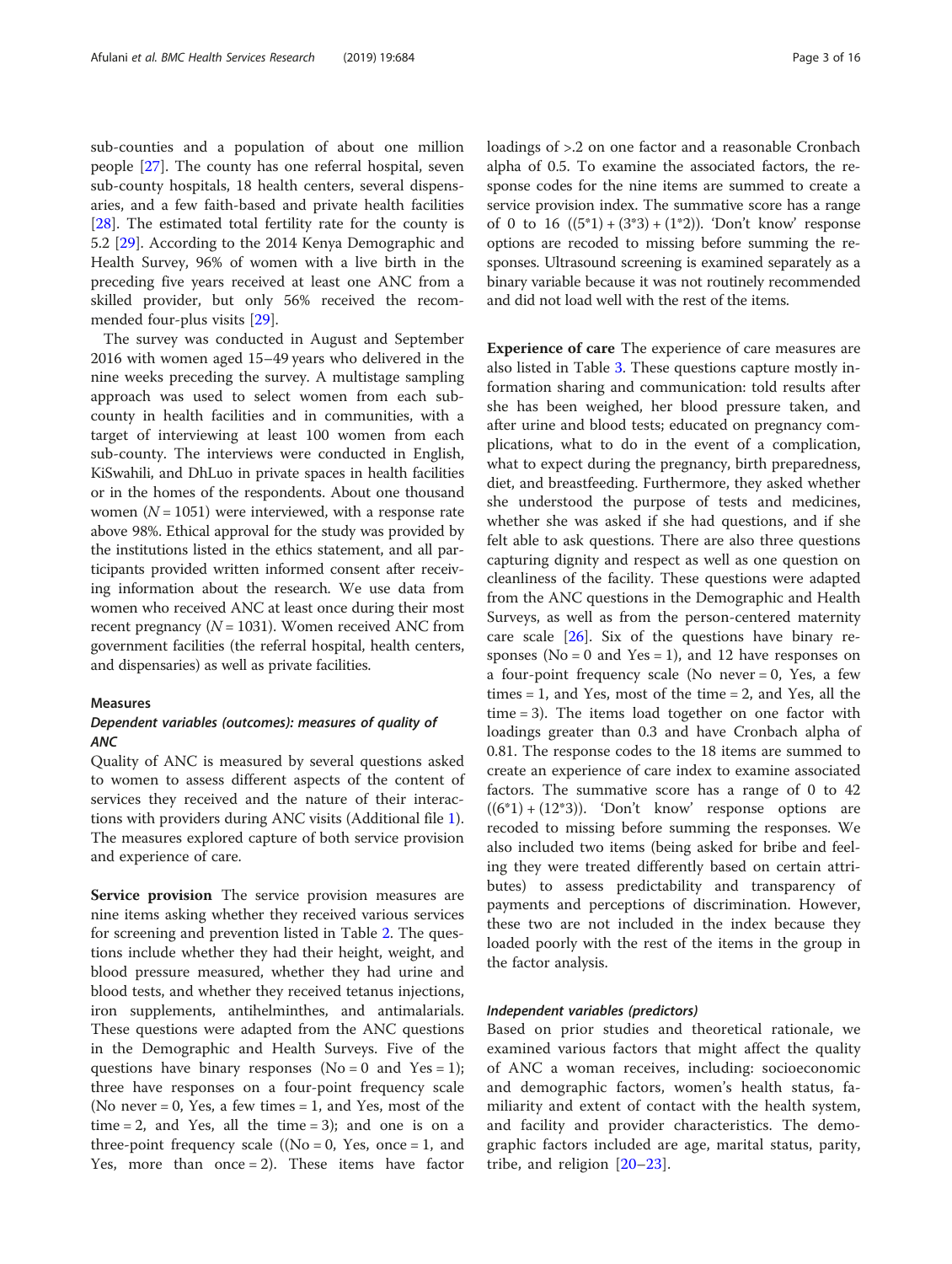The key independent variables are the socioeconomic factors which capture a woman's personal status and empowerment and her status based on her household or partner. These included *Employment status*, type of Occupation, Education, and Literacy, which capture economic empowerment (access to and control over the means to make a living, and receiving the material benefits of this access), cognitive and psychological empowerment (includes knowledge about rights, self-esteem, and self-efficacy) [[30](#page-15-0)–[32\]](#page-15-0). We also included two composite measures of empowerment: participation in household decision-making and attitudes towards domestic violence to measure sociocultural empowerment (gender norms, including norms against gender-based violence) [\[25,](#page-15-0) [33](#page-15-0)]. We hypothesized that more empowered women will receive higher quality care. In addition, we included experience of domestic violence, which may be associated with both empowerment and mistreatment [\[25,](#page-15-0) [34](#page-15-0)]. Other measures of socioeconomic status (SES) included are Household wealth (measured in quintiles, calculated from a wealth index based on 13 questions on household assets [[35\]](#page-15-0) and Partner's education and occupation. In addition, we included a variable on whether they or someone in their household works in a health facility, as this could influence the type of care they receive.

Variables to capture health status related factors that might affect the care women receive include whether they had complications in the index or prior pregnancy and their own assessment of the severity of the complications (whether they felt the complication was severe or not), as well as reason for seeking ANC (for a problem or checkup). For familiarity with and extent of contact with the health system, we included a variable on whether they had received ANC in prior pregnancy, whether they had previously delivered in a health facility, and the timing and frequency of ANC. For facility and provider characteristics, we included two variables on the type of facility the woman received care in and the type of provider. Because a woman could receive care from more than one type of facility and provider, these were recoded into the highest type of facility and provider (e.g., if they received care from a hospital and a health center, it is coded as hospital, and if they received care from a doctor and nurse, it is coded as a doctor). Finally, we controlled for the timing and setting of the interview, as this might affect their responses.

## Analysis

We first ran descriptive analysis to examine the characteristics of the sample and the distribution of all ANC quality related variables using means for continuous variables and proportions for categorical variables. Next, we assessed which of the ANC quality related variables could be grouped together to generate the ANC service

provision and experience of care indices using exploratory factor analysis and Chronbach's alpha for internal consistency. We then summed the selected indices to generate ANC service provision and experience of care scores, which we used as the outcome variables in bivariate and multivariate analysis.

Because the summative scores are approximately normally distributed, we used them as continuous variables and examined mean differences in scores by the various predictors, as well as unadjusted and adjusted ordinary least squares (linear) regressions. The coefficients from the linear regressions quantify the change in scores for each unit change in continuous predictors or the difference in scores between the reference category and other categories for categorical predictors [\[36\]](#page-15-0). We used logistic regressions to examine the factors associated with receipt of an ultrasound. Given ultrasound is recommended for women with complications, we were particularly interested in whether women with complications, as well as certain risk factors are more likely to get an ultrasound. In addition, we dichotomized the service provision and experience of care scores around the median into low and high quality and examined them in logistic regressions for sensitivity analysis. For the multivariate analysis, we first included the key independent variables, then all of the variables that were significantly associated with the outcome measures in the bivariate analysis, in the multivariate models. We then conducted post estimation tests to assess model fit and checked for collinearity and removed variables that did not improve the models or were highly correlated with other variables in the model.

# Results

## **Descriptive**

Table [1](#page-4-0) shows the characteristics of the sample. The average age was 25 years, and about 17% were less than 20 years old. Approximately 79% were married, with average parity of 3; 30% had 4 or more children. About 60% had only primary education or less and 76% were literate (could read and write very well). Less than a quarter (23%) were gainfully employed (work for which they were paid). About two-thirds started ANC in the second trimester and received more than four ANC visits. Most women received ANC from a nurse or midwife (88%) and solely from a health center or dispensary (55%). About 10% received ANC solely from a private facility and 34% received some ANC from a hospital. Eighty-eight percent went for their first ANC visit for a checkup (routine ANC), but 46% experienced some complication during the pregnancy and 31% felt the problem they had was severe. Table [2](#page-6-0) and Table [3](#page-6-0) shows the distribution of individual ANC quality measures for both service provision and experience of care.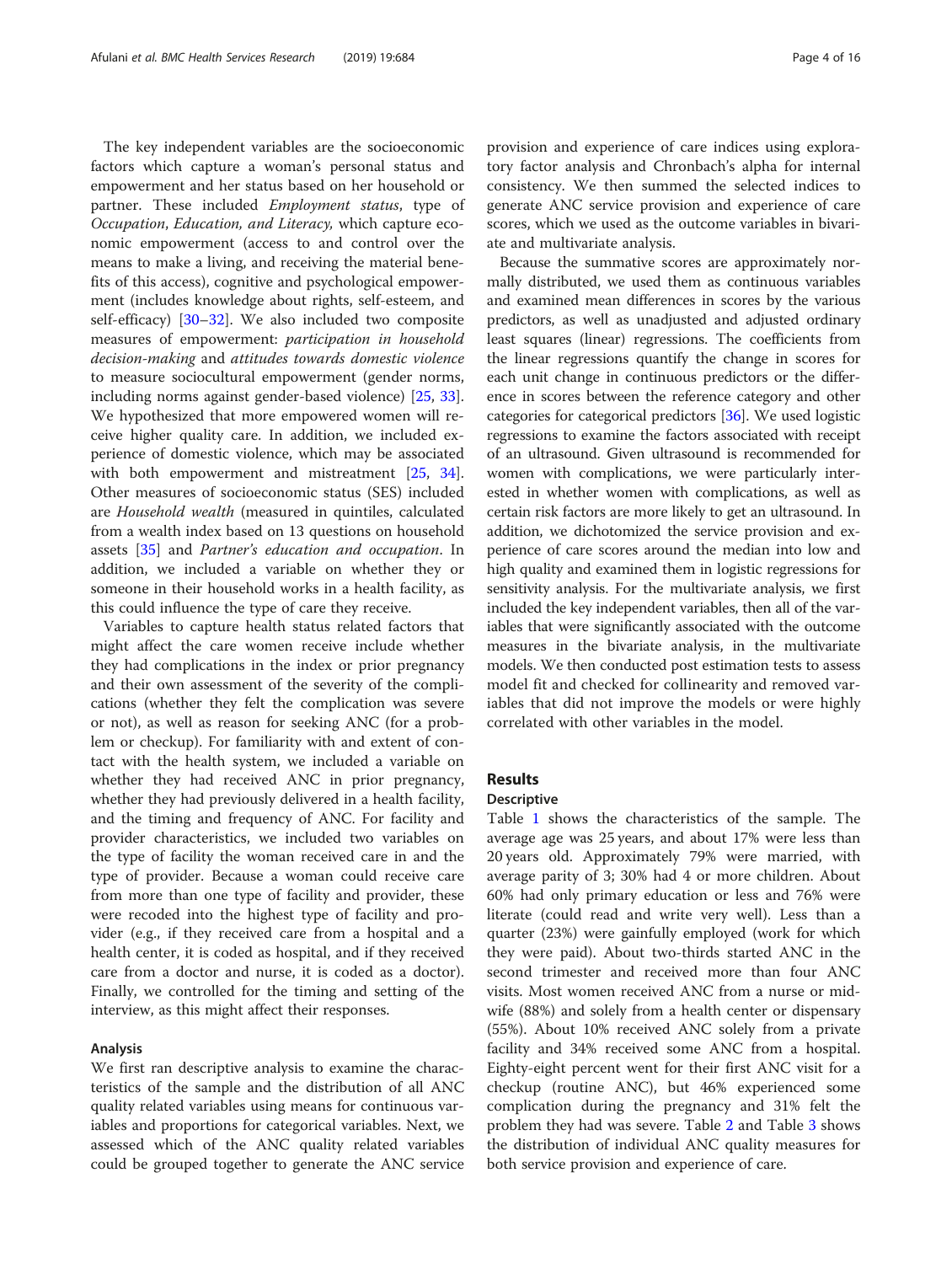# <span id="page-4-0"></span>Table 1 Sample distribution

# Table 1 Sample distribution (Continued)

|                                                  | No. | %    |                                      | No.            | %    |
|--------------------------------------------------|-----|------|--------------------------------------|----------------|------|
| Age                                              |     |      | Partner's occupation <sup>a</sup>    |                |      |
| 15 to 19 years                                   | 177 | 17.2 | Agricultural labor                   | 213            | 20.7 |
| 20 to 29 years                                   | 599 | 58.1 | Casual labor                         | 185            | 18   |
| 30 to 48 years                                   | 255 | 24.7 | Salaried worker                      | 157            | 15.3 |
| Current marital status <sup>a</sup>              |     |      | Self-employed in petty trade         | 144            | 14   |
| Single                                           | 154 | 15   | Self-employed small-scale industry   | 85             | 8.3  |
| Partnered/Cohabiting                             | 4   | 0.4  | Unemployed/homemaker                 | 25             | 2.4  |
| Married                                          | 811 | 78.7 | Other                                | $\overline{4}$ | 0.4  |
| Widowed                                          | 48  | 4.7  | No Partner                           | 215            | 20.9 |
| Divorced/Separated                               | 13  | 1.3  | Partner's education <sup>a</sup>     |                |      |
| Number of births <sup>a</sup>                    |     |      | No school/Primary                    | 397            | 39.3 |
| 1                                                | 320 | 31.2 | Post-primary/vocational/Secondary    | 250            | 24.8 |
| $\overline{2}$                                   | 207 | 20.2 | College or above                     | 147            | 14.6 |
| 3                                                | 191 | 18.6 | No Partner                           | 215            | 21.3 |
| 4 or more                                        | 309 | 30.1 | Has health insurance <sup>a</sup>    |                |      |
| Highest education                                |     |      | No                                   | 866            | 84.2 |
| No school/Primary                                | 623 | 60.4 | Yes                                  | 162            | 15.8 |
| Post-primary/vocational/Secondary                | 292 | 28.3 | Tribe <sup>a</sup>                   |                |      |
| College or above                                 | 116 | 11.3 | Luo                                  | 696            | 67.6 |
| Literacy: reading and write very well            |     |      | Kuria                                | 239            | 23.2 |
| No                                               | 244 | 23.7 | Other                                | 95             | 9.2  |
| Yes                                              | 787 | 76.3 | Religious affiliation                |                |      |
| Employed with income                             |     |      | Catholic                             | 271            | 26.3 |
| No                                               | 792 | 76.8 | Protestant/Pentecostal               | 233            | 22.6 |
| Yes                                              | 239 | 23.2 | Seventh Day Adventist                | 299            | 29   |
| Self or household member work in health facility |     |      | Other Christian                      | 208            | 20.2 |
| No                                               | 967 | 93.8 | Muslim/other religion                | 20             | 1.9  |
| Yes                                              | 64  | 6.2  | Attitude towards domestic violence   |                |      |
| Household wealth quintile <sup>a</sup>           |     |      | Tolerant                             | 490            | 47.5 |
| Poorest                                          | 247 | 24.2 | Intolerant                           | 541            | 52.5 |
| Poorer                                           | 231 | 22.6 | Participation in household decisions |                |      |
| Middle                                           | 159 | 15.6 | Low participation                    | 531            | 51.5 |
| Richer                                           | 188 | 18.4 | High participation                   | 500            | 48.5 |
| Richest                                          | 197 | 19.3 | Experienced domestic violence        |                |      |
| Household wealth quintile                        |     |      | No                                   | 488            | 47.3 |
| Poorest/Poorer                                   | 478 | 46.8 | Yes                                  | 543            | 52.7 |
| Middle                                           | 159 | 15.6 | Had any pregnancy complications      |                |      |
| Richer/Richest                                   | 385 | 37.7 | No                                   | 559            | 54.2 |
| Current occupation                               |     |      | Yes                                  | 472            | 45.8 |
| Agricultural labor                               | 170 | 16.5 | Had severe pregnancy complications   |                |      |
| Casual labor                                     | 63  | 6.1  | No                                   | 709            | 68.8 |
| Salaried worker                                  | 97  | 9.4  | Yes                                  | 322            | 31.2 |
| Self-employed in petty trade                     | 189 | 18.3 | Had complications in prior pregnancy |                |      |
| Self-employed small-scale industry               | 29  | 2.8  | No                                   | 894            | 86.7 |
| Unemployed/homemaker                             | 470 | 45.6 | Yes                                  | 137            | 13.3 |
| Other                                            | 13  | 1.3  | Received ANC in prior pregnancy      |                |      |
|                                                  |     |      |                                      |                |      |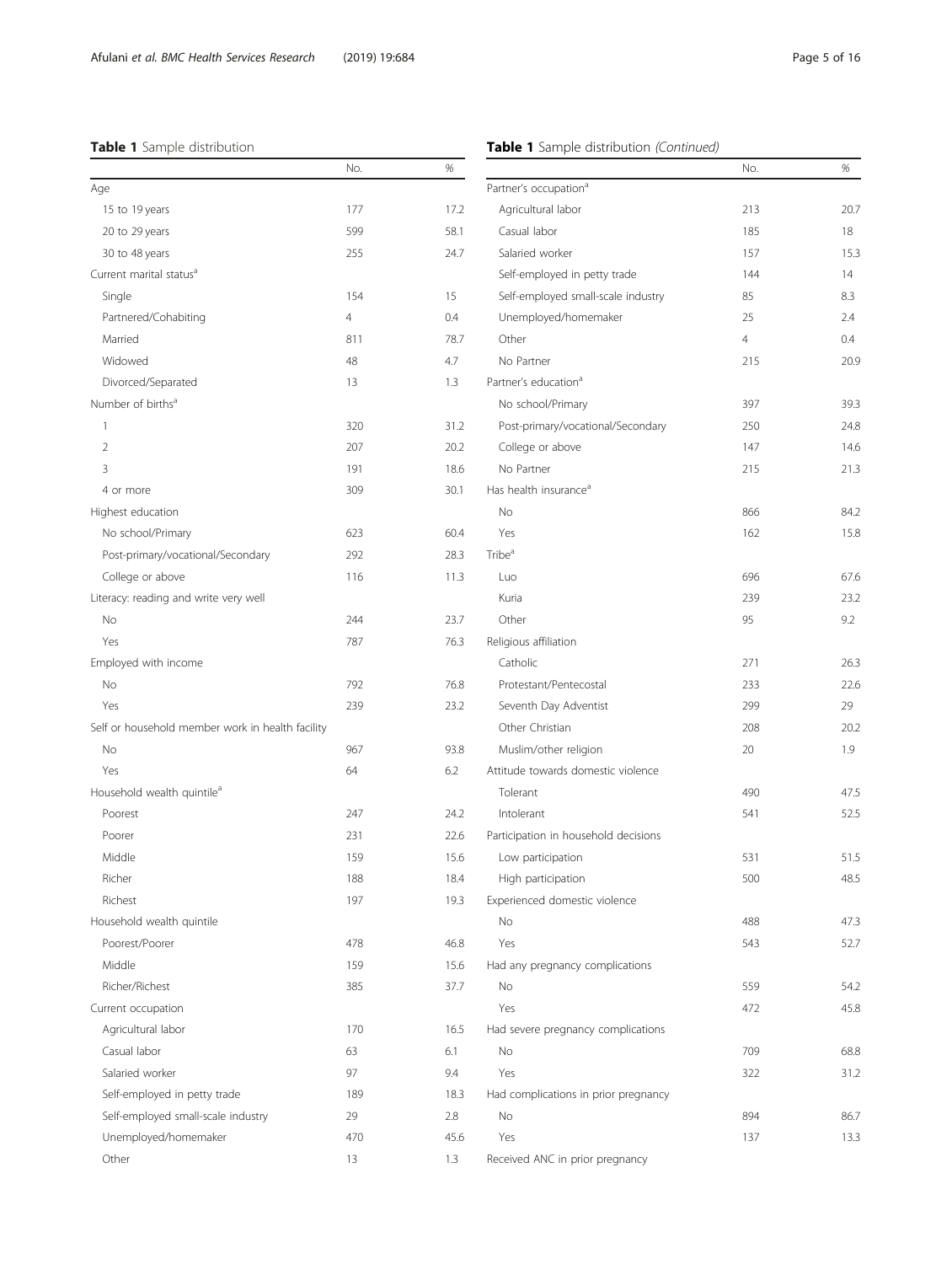## Table 1 Sample distribution (Continued)

|                                         | No.  | %    |
|-----------------------------------------|------|------|
| <b>No</b>                               | 339  | 32.9 |
| Yes                                     | 692  | 67.1 |
| Prior facility delivery                 |      |      |
| No                                      | 398  | 38.6 |
| Yes                                     | 633  | 61.4 |
| Highest ANC facility                    |      |      |
| Gov't Hospital                          | 354  | 34.3 |
| Gov't HC/Dispensary                     | 571  | 55.4 |
| Mission/Private facility                | 106  | 10.3 |
| Highest ANC Provider type               |      |      |
| Nurse/Midwife                           | 905  | 87.8 |
| Doctor/Clinical officer                 | 115  | 11.2 |
| Non-skilled attendant                   | 11   | 1.1  |
| Reason for first ANC <sup>a</sup>       |      |      |
| Because of a problem                    | 112  | 10.9 |
| Just for a checkup                      | 909  | 88.3 |
| Can't Remember                          | 9    | 0.9  |
| Timing of first antenatal visit         |      |      |
| First trimester                         | 300  | 29.1 |
| Second trimester                        | 634  | 61.5 |
| <b>Third Trimester</b>                  | 97   | 9.4  |
| Number of antenatal visits <sup>a</sup> |      |      |
| Less than 4                             | 368  | 35.8 |
| 4 or 5                                  | 547  | 53.3 |
| 6 plus                                  | 112  | 10.9 |
| Place of interview                      |      |      |
| Health facility                         | 421  | 40.8 |
| In the community/a home                 | 610  | 59.2 |
| Postpartum length                       |      |      |
| less than 1 week                        | 81   | 7.9  |
| 1 week or more                          | 950  | 92.1 |
| Ν                                       | 1031 | 100  |

Notes: All totals equal 1031 except where noted by an <sup>a</sup>; these have total of < 1031 due to missing data

Service provision About 60% had their height measured during their ANC and 80% reported their weight was measured at every visit. While guidelines recommend blood pressure and urine test at every ANC visit, only 58% reported their blood pressure was taken at every visit, and only 14% reported a urine test at every visit. Almost all (97%) received a blood test at least once, with 20% receiving a blood test more than once. In terms of preventative interventions, about 87% received a tetanus injection, 89% received iron supplementation, 58% received deworming medicine, and 82% were given antimalarial drugs, all of which are recommend per Kenya and WHO ANC guidelines. Only 16% of the women

received an ultrasound during ANC. The average service provision score is  $10.9$  (SD = 2.4; range = 1 to 16) out of 16.

Experience of care Women were not consistently informed of the results of their examinations or about pregnancy and delivery: about 71% reported they were always told their results after weighing, 53% always told blood pressure results, 38% always told urine test results, and 56% always told blood test results. Similarly, only 47% were told about the signs of pregnancy complications, 57% told where to go in case of complications, and 44% told what to expect during pregnancy and delivery. Over three-quarters (77%) reported receiving birth preparedness education, 67% nutrition education, and 64% breastfeeding education.

At least one out of three women reported sub-optimal understanding of ANC procedures: about 66% understood the purposes of tests performed most or all of the time and 68% understood the purposes of medicines received most or all of the time. Less than two-thirds of women (61%) felt they were able to ask questions most or all the time, and only 50% were consistently (most or all the time) asked if she had any questions.

Most women felt they were treated with respect most or all of the time (90%), and about 87% felt they were treated in a friendly manner most or all of the time. However, in terms of confidentiality, about 31% reported they could never discuss issues in private. Over half of the women (58%) felt the health facility was always clean. The majority of women were never asked to give a bribe (89%) and felt they were never treated differently because of any personal attribute (94%). These two measures were not included in the experience score index. The average experience score is  $27.3$  (SD = 8.2; range = 1) to 42) out of 42. The average score limited to the communication related items (excluding four questions on dignity and cleanliness) is  $18.2$  (SD = 6.8; range = 1 to 30) out of 30.

# **Bivariate**

Table [4](#page-8-0) shows bivariate statistics for the association between the summative ANC quality measures and receipt of an ultrasound with various potential predictors. Significant differences exist in the ANC quality measures by sociodemographic factors as well as facility types. The following associations had  $p$ -values  $< 0.05$ . Not accounting for other factors, women who were older than 19 years and married women had, on average, higher experience of care scores than younger and unmarried women, respectively. Older women were also more likely to receive an ultrasound examination than younger women. Women with higher parity had lower service provision scores, including less likely to get an ultrasound.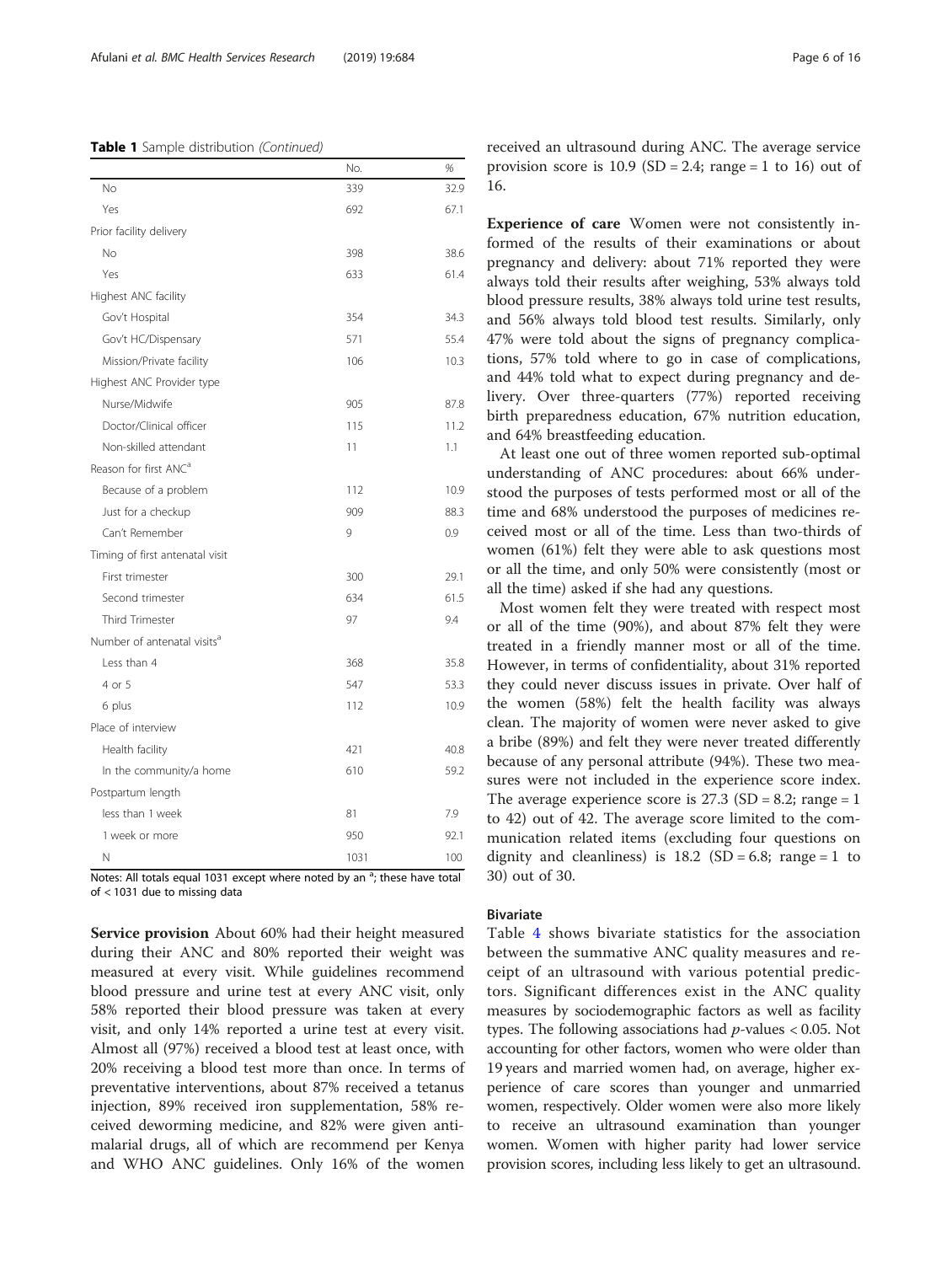<span id="page-6-0"></span>Table 2 Distribution of quality of antenatal care variables

Table 3 Distribution of quality of antenatal care variables

No 365 35.4

| Service provision                                                                                             | No.            | $\%$ | Experience of care                                           | No.            | %            |
|---------------------------------------------------------------------------------------------------------------|----------------|------|--------------------------------------------------------------|----------------|--------------|
| Height measured                                                                                               |                |      | Told the results after weighing <sup>a</sup>                 |                |              |
| No                                                                                                            | 406            | 39.4 | No, Never                                                    | 103            | 10.2         |
| Yes                                                                                                           | 616            | 59.7 | Yes, A Few Times                                             | 82             | 8.2          |
| Don't know or can't remember                                                                                  | 9              | 0.9  | Yes, Most Of The Time                                        | 104            | 10.3         |
| Weighed                                                                                                       |                |      | Yes, All The Time                                            | 711            | 70.7         |
| No, Never                                                                                                     | 22             | 2.1  | Don't know or can't remember                                 | 6              | 0.6          |
| Yes, A Few Times                                                                                              | 93             | 9    | Told results after blood pressure measurements <sup>a</sup>  |                |              |
| Yes, Most Of The Time                                                                                         | 86             | 8.3  | No, Never                                                    | 187            | 20.3         |
| Yes, All The Time                                                                                             | 828            | 80.3 | Yes, A Few Times                                             | 134            | 14.5         |
| Don't know or can't remember                                                                                  | $\overline{2}$ | 0.2  |                                                              | 90             | 9.8          |
| Blood pressure taken                                                                                          |                |      | Yes, Most Of The Time                                        |                |              |
| No, Never                                                                                                     | 99             | 9.6  | Yes, All The Time                                            | 493            | 53.4         |
| Yes, A Few Times                                                                                              | 207            | 20.1 | Don't know or can't remember                                 | 19             | 2.1          |
| Yes, Most Of The Time                                                                                         | 122<br>594     | 11.8 | Told results after urine test <sup>a</sup>                   |                |              |
| Yes, All The Time                                                                                             | 9              | 57.6 | No, Never                                                    | 115            | 14.4         |
| Don't know or can't remember<br>Did urine test                                                                |                | 0.9  | Yes, A Few Times                                             | 329            | 41.1         |
| No. Never                                                                                                     | 223            | 21.6 | Yes, Most Of The Time                                        | 46             | 5.7          |
| Yes, A Few Times                                                                                              | 632            | 61.3 | Yes, All The Time                                            | 303            | 37.8         |
| Yes, Most Of The Time                                                                                         | 31             | 3    | Don't know or can't remember                                 | 8              | $\mathbf{1}$ |
| Yes, All The Time                                                                                             | 139            | 13.5 | Told results after blood test <sup>a</sup>                   |                |              |
| Don't know or can't remember                                                                                  | 6              | 0.6  | No, Never                                                    | 62             | 6.2          |
| Did a blood test                                                                                              |                |      | Yes, A Few Times                                             | 304            | 30.5         |
| No                                                                                                            | 35             | 3.4  | Yes, Most Of The Time                                        | 62             | 6.2          |
| Yes, once                                                                                                     | 789            | 76.5 | Yes, All The Time                                            | 554            | 55.6         |
| Yes, more than once                                                                                           | 207            | 20.1 | Don't know or can't remember                                 | 14             | 1.4          |
| Received a tetanus injection                                                                                  |                |      | Told about the signs of pregnancy complications <sup>a</sup> |                |              |
| No                                                                                                            | 130            | 12.6 | No                                                           | 537            | 52.2         |
| Yes                                                                                                           | 892            | 86.5 | Yes                                                          | 485            | 47.1         |
| Don't know or can't remember                                                                                  | 9              | 0.9  | Don't know or can't remember                                 | 7              | 0.7          |
| Iron supplementation                                                                                          |                |      | Told where to go in case of complications <sup>a</sup>       |                |              |
| No                                                                                                            | 98             | 9.5  |                                                              |                |              |
| Yes                                                                                                           | 915            | 88.7 | No                                                           | 445            | 43.2         |
| Don't know or can't remember                                                                                  | 18             | 1.7  | Yes                                                          | 582            | 56.5         |
| Antihelminthes                                                                                                |                |      | Don't know or can't remember                                 | 3              | 0.3          |
| No                                                                                                            | 379            | 36.8 | Told what to expect during pregnancy and delivery            |                |              |
| Yes                                                                                                           | 598            | 58   | No                                                           | 566            | 54.9         |
| Don't know or can't remember                                                                                  | 54             | 5.2  | Yes                                                          | 458            | 44.4         |
| Antimalarials <sup>a</sup>                                                                                    |                |      | Don't know or can't remember                                 | 7              | 0.7          |
| No                                                                                                            | 162            | 15.7 | Birth preparedness education <sup>a</sup>                    |                |              |
| Yes                                                                                                           | 849            | 82.4 | No                                                           | 233            | 22.6         |
| Don't know or can't remember                                                                                  | 19             | 1.8  | Yes                                                          | 793            | 77           |
| Ultrasound <sup>a</sup>                                                                                       |                |      | Don't know or can't remember                                 | $\overline{4}$ | 0.4          |
| No                                                                                                            | 862            | 83.7 | Nutrition education                                          |                |              |
| Yes                                                                                                           | 167            | 16.2 | No                                                           | 329            | 31.9         |
| Don't know or can't remember                                                                                  | 1              | 0.1  | Yes                                                          | 691            | 67           |
| Total                                                                                                         | 1031           | 100  | Don't know or can't remember                                 | 11             | 1.1          |
| Notes: All totals equal 1031 except where noted by an $a$ ; these have total of < 1031<br>due to missing data |                |      | Breastfeeding education <sup>a</sup>                         |                |              |

due to missing data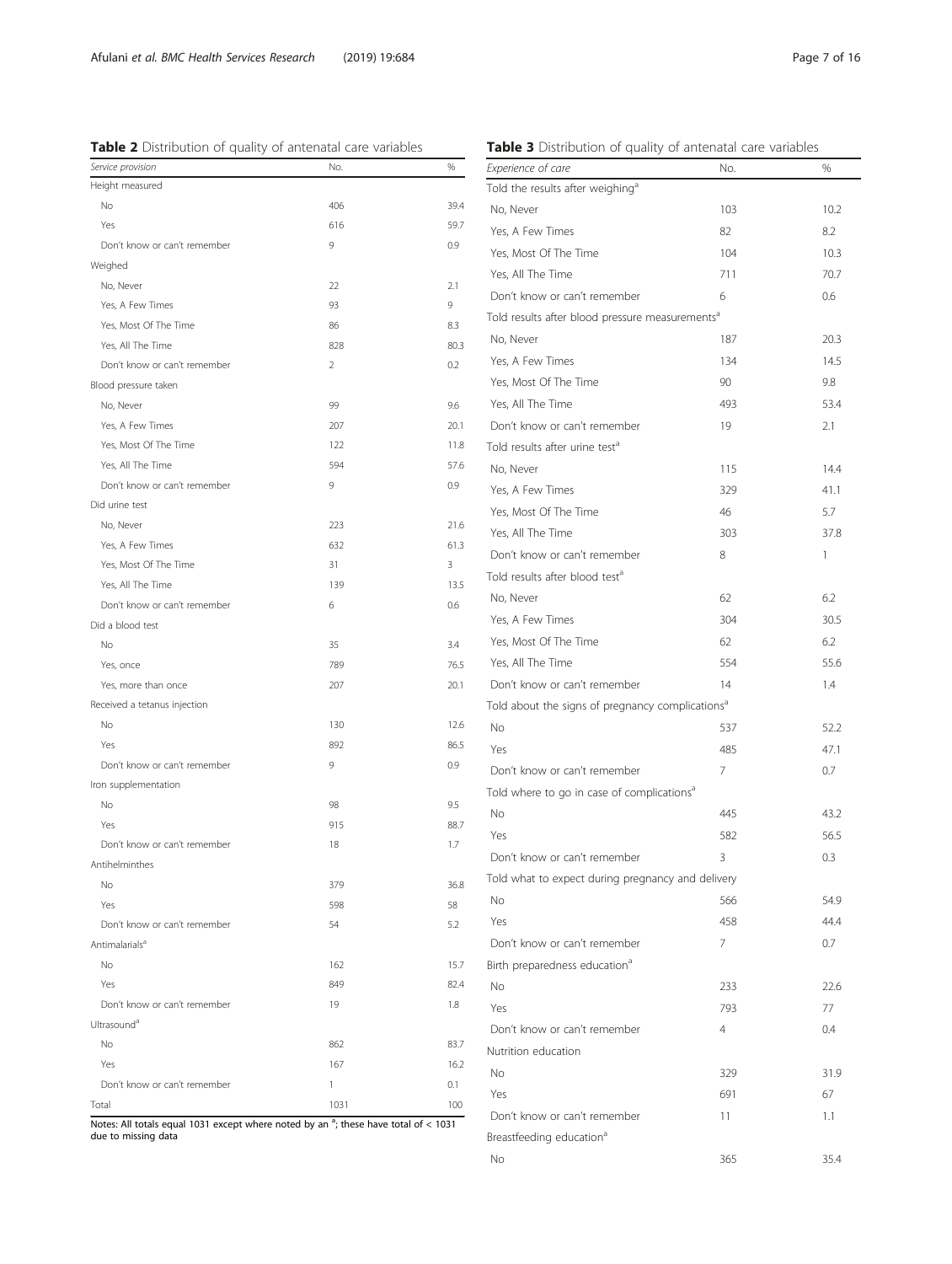Table 3 Distribution of quality of antenatal care variables (Continued)

| Experience of care                          | No. | %    |
|---------------------------------------------|-----|------|
| Yes                                         | 655 | 63.6 |
| Don't know or can't remember                | 10  | 1    |
| Understood purpose of tests performed       |     |      |
| No, Never                                   | 170 | 16.5 |
| Yes, A Few Times                            | 178 | 17.3 |
| Yes, Most Of The Time                       | 234 | 22.7 |
| Yes, All The Time                           | 442 | 42.9 |
| Don't know or can't remember                | 7   | 0.7  |
| Understood purpose of medicines received    |     |      |
| No, Never                                   | 154 | 14.9 |
| Yes, A Few Times                            | 167 | 16.2 |
| Yes, Most Of The Time                       | 240 | 23.3 |
| Yes, All The Time                           | 462 | 44.8 |
| Don't know or can't remember                | 8   | 0.8  |
| Felt able to ask any questions <sup>a</sup> |     |      |
| No, Never                                   | 178 | 17.3 |
| Yes, A Few Times                            | 216 | 21   |
| Yes. Most Of The Time                       | 195 | 19   |
| Yes, All The Time                           | 434 | 42.2 |
| Don't know or can't remember                | 6   | 0.6  |
| Asked if she had any questions <sup>a</sup> |     |      |
| No, Never                                   | 306 | 29.7 |
| Yes, A Few Times                            | 206 | 20   |
| Yes, Most Of The Time                       | 153 | 14.9 |
| Yes, All The Time                           | 358 | 34.8 |
| Don't know or can't remember                | 7   | 0.7  |
| Felt treated with respect                   |     |      |
| No, Never                                   | 15  | 1.5  |
| Yes, A Few Times                            | 82  | 8    |
| Yes, Most Of The Time                       | 230 | 22.3 |
| Yes, All The Time                           | 699 | 67.8 |
| Don't know or can't remember                | 5   | 0.5  |
| Treated in friendly manner <sup>a</sup>     |     |      |
| No, Never                                   | 25  | 2.4  |
| Yes, A Few Times                            | 109 | 10.6 |
| Yes, Most Of The Time                       | 247 | 24   |
| Yes, All The Time                           | 646 | 62.7 |
| Don't know or can't remember                | 3   | 0.3  |
| Could discuss issues in private             |     |      |
| No, Never                                   | 316 | 30.6 |
| Yes, A Few Times                            | 134 | 13   |
| Yes. Most Of The Time                       | 139 | 13.5 |
| Yes, All The Time                           | 438 | 42.5 |
| Don't know or can't remember                | 4   | 0.4  |
| Felt the health facility was clean          |     |      |

| (Continued)                  |     |      |  |  |  |  |  |  |
|------------------------------|-----|------|--|--|--|--|--|--|
| Experience of care           | No. | %    |  |  |  |  |  |  |
| No, Never                    | 64  | 6.2  |  |  |  |  |  |  |
| Yes, A Few Times             | 126 | 12.2 |  |  |  |  |  |  |
| Yes, Most Of The Time        | 231 | 22.4 |  |  |  |  |  |  |
| Yes, All The Time            | 599 | 58.1 |  |  |  |  |  |  |
| Don't know as can't romambor | 11  |      |  |  |  |  |  |  |

Table 3 Distribution of quality of antenatal care variables

| Yes. All The Time                                          | 599  | 58. I |
|------------------------------------------------------------|------|-------|
| Don't know or can't remember                               | 11   | 1.1   |
| Asked to give bribes <sup>a</sup>                          |      |       |
| No, Never                                                  | 912  | 88.5  |
| Yes, A Few Times                                           | 64   | 6.2   |
| Yes, Most Of The Time                                      | 29   | 2.8   |
| Yes, All The Time                                          | 24   | 2.3   |
| Don't know or can't remember                               | 1    | 0.1   |
| Felt treated differently because of any personal attribute |      |       |
| No, Never                                                  | 965  | 93.7  |
| Yes, A Few Times                                           | 36   | 3.5   |
| Yes, Most Of The Time                                      | 10   | 1     |
| Yes, All The Time                                          | 16   | 1.6   |
| Don't know or can't remember                               | 3    | 0.3   |
| Total                                                      | 1031 | 100   |

Notes: All totals equal 1031 except where noted by an <sup>a</sup>; these have total of <1031 due to missing data. The last two items on bribes and differential treatment were not included in the summative score because they loaded poorly on the dominant factor in the factor analysis

Compared to Luo women, Kuria women had higher experience scores and slightly higher service provision scores, but had lower odds of receiving an ultrasound.

Women who were more empowered, from high SES households, had someone in their household working in a health facility, and had health insurance, had on average, higher experience of care scores compared to less empowered women, women from lower SES households, women who had no one in their household working in a health facility, and women who had no health insurance, respectively. The significance and direction of the associations between service provision and the empowerment and SES measures are similar. College educated and women from the wealthiest households have over five times higher odds of receiving an ultrasound than women with less than primary education and those from the poorest households.

Additionally, compared to women who had never experienced domestic violence, women who had experienced domestic violence had lower experience and service provision scores and had lower odds of getting an ultrasound. Also, women who had a severe pregnancy complication and first presented for ANC because of a problem had lower experience scores than those who had no severe pregnancy complication and first presented for ANC for checkup. Women who had any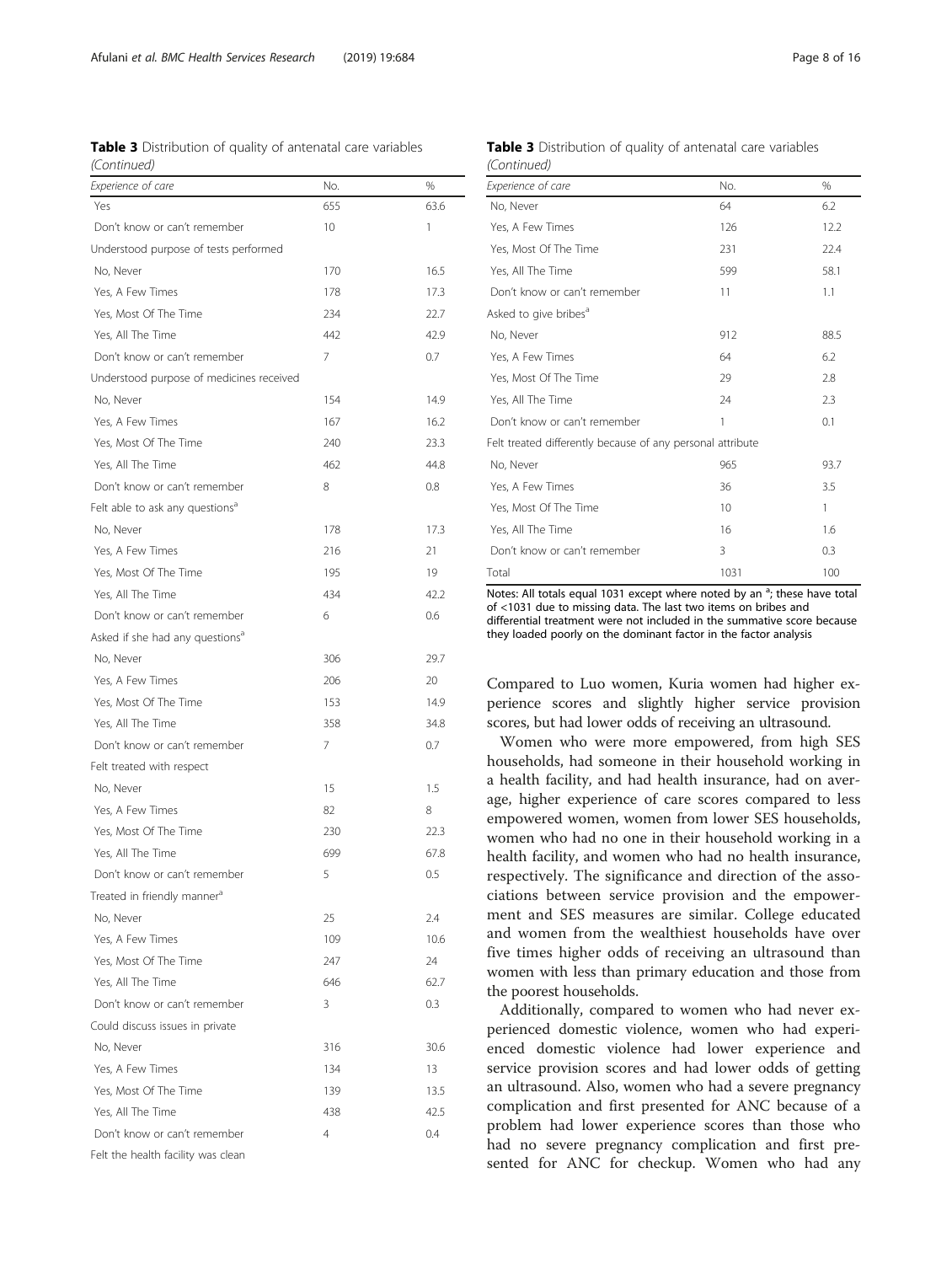# <span id="page-8-0"></span>Table 4 Bivariate regressions of antenatal care quality measures on various predictors, PQCC 2016/2017

|                                    | Linear regression: Coefficient [95%CI] |           |             |                         |               | Logistic regression: OR [95%CI] |                        |                                                                                                                                                                                                                                                                                                                                                                                                                                                                                                                                                                                                                                                                                                                                                                                                                                                                                                                                                                                                                                              |          |
|------------------------------------|----------------------------------------|-----------|-------------|-------------------------|---------------|---------------------------------|------------------------|----------------------------------------------------------------------------------------------------------------------------------------------------------------------------------------------------------------------------------------------------------------------------------------------------------------------------------------------------------------------------------------------------------------------------------------------------------------------------------------------------------------------------------------------------------------------------------------------------------------------------------------------------------------------------------------------------------------------------------------------------------------------------------------------------------------------------------------------------------------------------------------------------------------------------------------------------------------------------------------------------------------------------------------------|----------|
|                                    | Experience score                       |           |             | Service provision score |               |                                 | Received an ultrasound |                                                                                                                                                                                                                                                                                                                                                                                                                                                                                                                                                                                                                                                                                                                                                                                                                                                                                                                                                                                                                                              |          |
| Age                                |                                        |           |             |                         |               |                                 |                        |                                                                                                                                                                                                                                                                                                                                                                                                                                                                                                                                                                                                                                                                                                                                                                                                                                                                                                                                                                                                                                              |          |
| 15 to 19 years                     | 0                                      | [0        | $\mbox{O}]$ | $\mathbb O$             | [0            | 0]                              | 1                      | [1                                                                                                                                                                                                                                                                                                                                                                                                                                                                                                                                                                                                                                                                                                                                                                                                                                                                                                                                                                                                                                           | 1]       |
| 20 to 29 years                     | $1.98***$                              | [0.55]    | 3.41]       | 0.18                    | $[-0.25]$     | 0.61]                           | $2.40**$               | [1.34]                                                                                                                                                                                                                                                                                                                                                                                                                                                                                                                                                                                                                                                                                                                                                                                                                                                                                                                                                                                                                                       | 4.32]    |
| 30 to 48 years                     | $1.80*$                                | [0.17]    | 3.43]       | $-0.11$                 | $[-0.60]$     | 0.38]                           | $2.84**$               | [1.51]                                                                                                                                                                                                                                                                                                                                                                                                                                                                                                                                                                                                                                                                                                                                                                                                                                                                                                                                                                                                                                       | 5.31]    |
| Marital status                     |                                        |           |             |                         |               |                                 |                        |                                                                                                                                                                                                                                                                                                                                                                                                                                                                                                                                                                                                                                                                                                                                                                                                                                                                                                                                                                                                                                              |          |
| Single                             | $\mathbf 0$                            | [0        | 0]          | $\mathbf 0$             |               | 0]                              | $\mathbf{1}$           | [1                                                                                                                                                                                                                                                                                                                                                                                                                                                                                                                                                                                                                                                                                                                                                                                                                                                                                                                                                                                                                                           | 1]       |
| Partnered/Cohabiting               | $-2.88$                                | $[-11.0]$ | 5.27]       | $-1.59$                 | $[-3.98]$     | 0.80]                           | 1.38                   | [0.14]                                                                                                                                                                                                                                                                                                                                                                                                                                                                                                                                                                                                                                                                                                                                                                                                                                                                                                                                                                                                                                       | $13.7$ ] |
| Married                            | $2.70***$                              | [1.21]    | 4.19]       | $-0.17$                 | $[-0.61]$     | $0.27$ ]                        | 0.77                   | [0.49]                                                                                                                                                                                                                                                                                                                                                                                                                                                                                                                                                                                                                                                                                                                                                                                                                                                                                                                                                                                                                                       | $1.20$ ] |
| Widowed                            | 1.01                                   | $[-1.82]$ | 3.84]       | $-0.33$                 | $[-1.15]$     | 0.50]                           | 0.59                   | [0.23]                                                                                                                                                                                                                                                                                                                                                                                                                                                                                                                                                                                                                                                                                                                                                                                                                                                                                                                                                                                                                                       | 1.52]    |
| Divorced/Separated                 | 2.7                                    | $[-2.13]$ | 7.54]       | 0.18                    | $[-1.30]$     | 1.66]                           | 0.75                   | [0.16]                                                                                                                                                                                                                                                                                                                                                                                                                                                                                                                                                                                                                                                                                                                                                                                                                                                                                                                                                                                                                                       | 3.57]    |
| Number of births                   |                                        |           |             |                         |               |                                 |                        |                                                                                                                                                                                                                                                                                                                                                                                                                                                                                                                                                                                                                                                                                                                                                                                                                                                                                                                                                                                                                                              |          |
| 1                                  | $\mathbf 0$                            |           | $\mbox{O}]$ | 0                       |               | 0]                              | $\mathbf{1}$           | $[1]$                                                                                                                                                                                                                                                                                                                                                                                                                                                                                                                                                                                                                                                                                                                                                                                                                                                                                                                                                                                                                                        | 1]       |
| $\overline{2}$                     | 0.05                                   | $[-1.46]$ | $1.56$ ]    | $-0.085$                | $[-0.52]$     | 0.35]                           | 1.4                    | [0.91]                                                                                                                                                                                                                                                                                                                                                                                                                                                                                                                                                                                                                                                                                                                                                                                                                                                                                                                                                                                                                                       | 2.14]    |
| 3                                  | 0.16                                   | $[-1.38]$ | 1.69]       | $-0.52*$                | $[-0.97]$     | $-0.069$ ]                      | $0.53*$                | [0.31]                                                                                                                                                                                                                                                                                                                                                                                                                                                                                                                                                                                                                                                                                                                                                                                                                                                                                                                                                                                                                                       | 0.91]    |
| 4 or more                          | $-0.65$                                | $[-2.01]$ | 0.70]       | $-1.08***$              | $[-1.47]$     | $-0.68$ ]                       | 0.67                   | [0.43]                                                                                                                                                                                                                                                                                                                                                                                                                                                                                                                                                                                                                                                                                                                                                                                                                                                                                                                                                                                                                                       | 1.04]    |
| Tribe                              |                                        |           |             |                         |               |                                 |                        |                                                                                                                                                                                                                                                                                                                                                                                                                                                                                                                                                                                                                                                                                                                                                                                                                                                                                                                                                                                                                                              |          |
| Luo                                | $\mathbf 0$                            | [0]       | 0]          | $\mathbb O$             | [0            | 0]                              | $\mathbf{1}$           | $[1]$                                                                                                                                                                                                                                                                                                                                                                                                                                                                                                                                                                                                                                                                                                                                                                                                                                                                                                                                                                                                                                        | 1]       |
| Kuria                              | $3.96***$                              | [2.71]    | 5.20]       | $0.59***$               | [0.22]        | 0.96]                           | $0.28***$              | [0.16]                                                                                                                                                                                                                                                                                                                                                                                                                                                                                                                                                                                                                                                                                                                                                                                                                                                                                                                                                                                                                                       | 0.49]    |
| Other                              | 1.2                                    | $[-0.61]$ | 3.01]       | $-0.2$                  | $[-0.75]$     | 0.35]                           | 1.05                   | [0.62]                                                                                                                                                                                                                                                                                                                                                                                                                                                                                                                                                                                                                                                                                                                                                                                                                                                                                                                                                                                                                                       | 1.80]    |
| Religious affiliation              |                                        |           |             |                         |               |                                 |                        |                                                                                                                                                                                                                                                                                                                                                                                                                                                                                                                                                                                                                                                                                                                                                                                                                                                                                                                                                                                                                                              |          |
| Catholic                           | $\mathsf{O}\xspace$                    | [0        | $\mbox{O}]$ | $\mathbf 0$             |               | 0]                              | $\mathbf{1}$           | $[1] % \centering \includegraphics[width=0.9\textwidth]{images/TrDiS/N-Architecture.png} % \caption{The first two different values of the parameter $\Sigma$ and the first two different values of the parameter $N$. The first two different values of the parameter $N$. The first two different values of the parameter $N$. The first two different values of the parameter $N$. The first two different values of the parameter $N$. The first two different values of the parameter $N$. The first two different values of the parameter $N$. The first two different values of the parameter $N$. The first two different values of the parameter $N$. The first two different values of the parameter $N$. The first two different values of the parameter $N$. The first two different values of the parameter $N$. The first two different values of the parameter $N$. The first two different values of the parameter $N$. The first two different values of the parameter $N$. The first two different values of the parameter$ | 1]       |
| Protestant/Pentecostal             | 0.77                                   | $[-0.75]$ | 2.28]       | $-0.16$                 | $[-0.60]$     | 0.28]                           | $0.58*$                | [0.36]                                                                                                                                                                                                                                                                                                                                                                                                                                                                                                                                                                                                                                                                                                                                                                                                                                                                                                                                                                                                                                       | 0.93]    |
| Seventh Day Adventist              | 0.55                                   | $[-0.87]$ | 1.98]       | $-0.11$                 | $[-0.52]$     | 0.30]                           | 0.99                   | [0.66]                                                                                                                                                                                                                                                                                                                                                                                                                                                                                                                                                                                                                                                                                                                                                                                                                                                                                                                                                                                                                                       | 1.48]    |
| Other Christian                    | $-0.46$                                | $[-1.99]$ | $1.06$ ]    | $-0.58*$                | $[-1.04]$     | $-0.13$ ]                       | $0.31***$              | [0.17]                                                                                                                                                                                                                                                                                                                                                                                                                                                                                                                                                                                                                                                                                                                                                                                                                                                                                                                                                                                                                                       | 0.57]    |
| Muslim/other religion              | $-2.48$                                | $[-6.42]$ | 1.45]       | $-1.21$                 | $[-2.42]$     | 0.0026                          | 0.2                    | [0.026]                                                                                                                                                                                                                                                                                                                                                                                                                                                                                                                                                                                                                                                                                                                                                                                                                                                                                                                                                                                                                                      | 1.51]    |
| Education                          |                                        |           |             |                         |               |                                 |                        |                                                                                                                                                                                                                                                                                                                                                                                                                                                                                                                                                                                                                                                                                                                                                                                                                                                                                                                                                                                                                                              |          |
| No school/Primary                  | 0                                      | [0        | $\mbox{O}]$ | 0                       |               | 0]                              | $\mathbf{1}$           | $[1] \centering% \includegraphics[width=0.3\textwidth]{images/TransY.pdf} \caption{The first two different values of $y$ and $y$ and $z$ are shown in the left. The first two different values of $y$ and $y$ are shown in the right.} \label{fig:class}$                                                                                                                                                                                                                                                                                                                                                                                                                                                                                                                                                                                                                                                                                                                                                                                    | 1]       |
| Post-primary/vocational/Secondary  | $2.15***$                              | [0.96]    | 3.34]       | $0.66***$               | [0.32]        | 1.01]                           | $2.03***$              | [1.35]                                                                                                                                                                                                                                                                                                                                                                                                                                                                                                                                                                                                                                                                                                                                                                                                                                                                                                                                                                                                                                       | 3.04]    |
| College or above                   | $1.79*$                                | [0.11]    | $3.47$ ]    | $1.17***$               | [0.69]        | 1.66]                           | $9.22***$              | [5.87]                                                                                                                                                                                                                                                                                                                                                                                                                                                                                                                                                                                                                                                                                                                                                                                                                                                                                                                                                                                                                                       | $14.5$ ] |
| Literate                           | $2.28***$                              | [1.05]    | $3.51$ ]    | $0.72***$               | [0.35]        | 1.08]                           | $2.57***$              | [1.57]                                                                                                                                                                                                                                                                                                                                                                                                                                                                                                                                                                                                                                                                                                                                                                                                                                                                                                                                                                                                                                       | 4.19]    |
| Employed                           | $3.66***$                              | [2.44]    | 4.88]       | $0.86***$               | $[0.50]$      | 1.22]                           | $2.14***$              | [1.50]                                                                                                                                                                                                                                                                                                                                                                                                                                                                                                                                                                                                                                                                                                                                                                                                                                                                                                                                                                                                                                       | $3.06$ ] |
| Household wealth quintile          |                                        |           |             |                         |               |                                 |                        |                                                                                                                                                                                                                                                                                                                                                                                                                                                                                                                                                                                                                                                                                                                                                                                                                                                                                                                                                                                                                                              |          |
| Poorest/Poorer                     | $\mathbf 0$                            | $[0]$     | 0]          | $\mathbb O$             |               | 0]                              | $\mathbf{1}$           | $[1] % \centering \includegraphics[width=0.9\textwidth]{images/TrDiS/N-Architecture.png} % \caption{The first two different values of the parameter $\Sigma$ and the first two different values of the parameter $N$. The first two different values of the parameter $N$. The first two different values of the parameter $N$. The first two different values of the parameter $N$. The first two different values of the parameter $N$. The first two different values of the parameter $N$. The first two different values of the parameter $N$. The first two different values of the parameter $N$. The first two different values of the parameter $N$. The first two different values of the parameter $N$. The first two different values of the parameter $N$. The first two different values of the parameter $N$. The first two different values of the parameter $N$. The first two different values of the parameter $N$. The first two different values of the parameter $N$. The first two different values of the parameter$ | 1]       |
| Middle                             | 0.73                                   | $[-0.80]$ | $2.26$ ]    | 0.45                    | $[-0.000034]$ | 0.90]                           | 1.67                   | [0.93]                                                                                                                                                                                                                                                                                                                                                                                                                                                                                                                                                                                                                                                                                                                                                                                                                                                                                                                                                                                                                                       | 3.01]    |
| Richer/Richest                     | $1.56***$                              | [0.40]    | 2.72]       | $0.78***$               | [0.44]        | 1.12]                           | $5.03***$              | [3.35]                                                                                                                                                                                                                                                                                                                                                                                                                                                                                                                                                                                                                                                                                                                                                                                                                                                                                                                                                                                                                                       | 7.53]    |
| Current occupation                 |                                        |           |             |                         |               |                                 |                        |                                                                                                                                                                                                                                                                                                                                                                                                                                                                                                                                                                                                                                                                                                                                                                                                                                                                                                                                                                                                                                              |          |
| Agricultural labor                 | $\mathbf 0$                            | [0        | 0]          | $\circ$                 | [0            | 0]                              | 1                      | $[1]$                                                                                                                                                                                                                                                                                                                                                                                                                                                                                                                                                                                                                                                                                                                                                                                                                                                                                                                                                                                                                                        | 1]       |
| Casual labor                       | $-0.71$                                | $[-3.18]$ | $1.77$ ]    | 0.45                    | $[-0.29]$     | 1.19]                           | 1.86                   | [0.76]                                                                                                                                                                                                                                                                                                                                                                                                                                                                                                                                                                                                                                                                                                                                                                                                                                                                                                                                                                                                                                       | 4.53]    |
| Salaried worker                    | $3.16***$                              | [1.02]    | 5.30]       | $0.79*$                 | [0.17]        | 1.42]                           | $8.51***$              | [4.32]                                                                                                                                                                                                                                                                                                                                                                                                                                                                                                                                                                                                                                                                                                                                                                                                                                                                                                                                                                                                                                       | $16.8$ ] |
| Self-employed in petty trade       | $3.07***$                              | [1.28]    | 4.85]       | 0.53                    | $[-0.00080]$  | 1.05]                           | $2.10*$                | [1.07]                                                                                                                                                                                                                                                                                                                                                                                                                                                                                                                                                                                                                                                                                                                                                                                                                                                                                                                                                                                                                                       | 4.12]    |
| Self-employed small-scale industry | 1.18                                   | $[-2.17]$ | 4.53]       | 0.28                    | $[-0.72]$     | 1.28]                           | $3.55*$                | [1.29]                                                                                                                                                                                                                                                                                                                                                                                                                                                                                                                                                                                                                                                                                                                                                                                                                                                                                                                                                                                                                                       | 9.75]    |
| Unemployed/homemaker               | 0.58                                   | $[-0.94]$ | 2.10        | 0.19                    | $[-0.26]$     | 0.64]                           | 1.7                    | [0.93]                                                                                                                                                                                                                                                                                                                                                                                                                                                                                                                                                                                                                                                                                                                                                                                                                                                                                                                                                                                                                                       | $3.13$ ] |
| Other                              | 1.31                                   | $[-3.92]$ | 6.54]       | $-0.017$                | $[-1.72]$     | 1.69]                           | 3.34                   | [0.82]                                                                                                                                                                                                                                                                                                                                                                                                                                                                                                                                                                                                                                                                                                                                                                                                                                                                                                                                                                                                                                       | $13.6$ ] |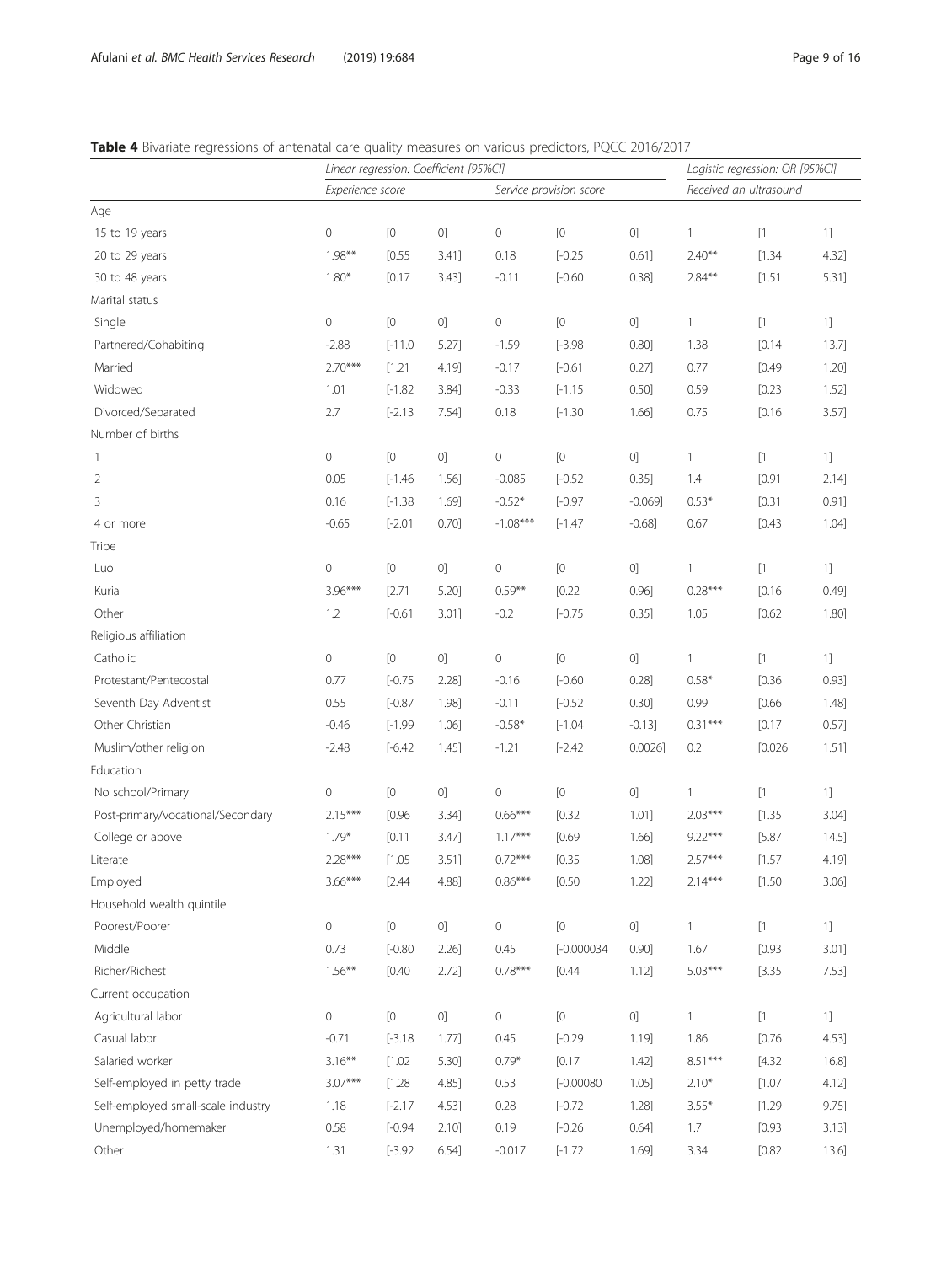# Table 4 Bivariate regressions of antenatal care quality measures on various predictors, PQCC 2016/2017 (Continued)

|                                           | . Britainate regressions or antenatal eare quality incasares on randas predictors, rigged Lord,<br>Linear regression: Coefficient [95%CI] |           |             |                         |            | Logistic regression: OR [95%CI] |                        |         |          |
|-------------------------------------------|-------------------------------------------------------------------------------------------------------------------------------------------|-----------|-------------|-------------------------|------------|---------------------------------|------------------------|---------|----------|
|                                           | Experience score                                                                                                                          |           |             | Service provision score |            |                                 | Received an ultrasound |         |          |
| Partner's education                       |                                                                                                                                           |           |             |                         |            |                                 |                        |         |          |
| No school/Primary                         | 0                                                                                                                                         | [0]       | ${\rm O}]$  | $\mathbf 0$             | [0         | 0]                              | 1                      | [1]     | 1]       |
| Post-primary/vocational/Secondary         | 1.1                                                                                                                                       | $[-0.26]$ | 2.46]       | 0.3                     | $[-0.093]$ | 0.70]                           | $1.74*$                | [1.05]  | 2.89]    |
| College or above                          | $2.22**$                                                                                                                                  | [0.64]    | 3.81]       | $1.25***$               | [0.79]     | 1.72]                           | 7.59***                | [4.67]  | $12.3$ ] |
| No Partner                                | $-1.54*$                                                                                                                                  | $[-2.96]$ | $-0.12]$    | $0.44*$                 | [0.025]    | 0.85]                           | $2.36***$              | [1.43]  | 3.89]    |
| Partner's occupation                      |                                                                                                                                           |           |             |                         |            |                                 |                        |         |          |
| Agricultural labor                        | 0                                                                                                                                         | [0]       | 0]          | $\mathbf 0$             | [0         | 0]                              | 1                      | [1]     | 1]       |
| Casual labor                              | $-1.68$                                                                                                                                   | $[-3.36]$ | $0.0057$ ]  | 0.15                    | $[-0.36]$  | 0.65]                           | 1.32                   | [0.68]  | 2.53]    |
| Salaried worker                           | 1.29                                                                                                                                      | $[-0.45]$ | 3.03]       | $0.91***$               | [0.38]     | 1.43]                           | $4.77***$              | [2.68]  | 8.51]    |
| Self-employed in petty trade              | 1.69                                                                                                                                      | $[-0.11]$ | $3.49$ ]    | 0.51                    | $[-0.029]$ | 1.04]                           | 1.01                   | [0.48]  | 2.12]    |
| Self-employed small-scale industry        | $-0.74$                                                                                                                                   | $[-2.90]$ | 1.41]       | 0.6                     | $[-0.041]$ | 1.24]                           | $2.19*$                | [1.05]  | 4.54]    |
| Unemployed/homemaker                      | $-0.62$                                                                                                                                   | $[-4.21]$ | 2.98]       | 0.17                    | $[-0.91]$  | $1.25$ ]                        | $7.29***$              | [2.85]  | $18.6$ ] |
| Other                                     | $-4.75$                                                                                                                                   | $[-12.8]$ | 3.31]       | 0.45                    | $[-1.92]$  | 2.83]                           | $\mathbf{1}$           | [1]     | 1]       |
| No Partner                                | $-2.23**$                                                                                                                                 | $[-3.86]$ | $-0.60]$    | $0.48*$                 | [0.0028]   | 0.97]                           | $2.19***$              | [1.22]  | 3.94]    |
| Self or family work in health facility    | $2.95***$                                                                                                                                 | [0.74]    | 5.17]       | $0.72*$                 | [0.073]    | $1.36$ ]                        | $1.97*$                | [1.10]  | 3.51]    |
| Has health insurance                      | $3.08***$                                                                                                                                 | [1.66]    | 4.50]       | $0.86***$               | [0.44]     | $1.29$ ]                        | $3.45***$              | [2.36]  | 5.05]    |
| High participation in household decisions | $1.30*$                                                                                                                                   | [0.25]    | 2.35]       | $-0.011$                | $[-0.32]$  | 0.30]                           | $2.68***$              | [1.88]  | 3.81]    |
| Intolerant towards domestic violence      | $1.59***$                                                                                                                                 | [0.54]    | 2.64]       | $0.86***$               | $[0.55]$   | $1.17$ ]                        | 2.89***                | [2.00]  | 4.18]    |
| Experienced domestic violence             | $-2.48***$                                                                                                                                | $[-3.53]$ | $-1.44]$    | $-1.12***$              | $[-1.42]$  | $-0.82]$                        | $0.55***$              | [0.39]  | 0.77]    |
| Had any pregnancy complications           | 0.84                                                                                                                                      | $[-0.22]$ | 1.90]       | $-0.40*$                | $[-0.71]$  | $-0.092]$                       | $0.65*$                | [0.46]  | 0.92]    |
| Had severe pregnancy complications        | $1.45*$                                                                                                                                   | [0.31]    | 2.59]       | $-0.27$                 | $[-0.61]$  | 0.061]                          | 0.73                   | [0.50]  | 1.06]    |
| Had complications in prior pregnancy      | $-0.53$                                                                                                                                   | $[-2.08]$ | 1.03]       | $-0.51*$                | $[-0.98]$  | $-0.047$ ]                      | 0.93                   | [0.56]  | 1.52]    |
| Received ANC in prior pregnancy           | $-0.011$                                                                                                                                  | $[-1.13]$ | 1.11]       | $-0.51**$               | $[-0.84]$  | $-0.19$ ]                       | 0.9                    | [0.64]  | 1.28]    |
| Prior facility delivery                   | 0.63                                                                                                                                      | $[-0.45]$ | 1.71]       | $-0.25$                 | $[-0.57]$  | 0.073]                          | 1.04                   | [0.74]  | 1.47]    |
| Reason for first ANC                      |                                                                                                                                           |           |             |                         |            |                                 |                        |         |          |
| Because of a problem                      | 0                                                                                                                                         | [0]       | 0]          | $\mathbf 0$             | [0         | 0]                              | 1                      | [1]     | $1] \;$  |
| Just for a checkup                        | $1.69*$                                                                                                                                   | [0.033]   | 3.34]       | 0.077                   | $[-0.43]$  | 0.59]                           | 0.77                   | $[0.47$ | $1.27$ ] |
| Can't Remember                            | $-4.45$                                                                                                                                   | $[-10.0]$ | 1.13]       | 0.25                    | $[-1.48]$  | 1.99]                           | 0.51                   | [0.061] | 4.31]    |
| Timing of first antenatal visit           |                                                                                                                                           |           |             |                         |            |                                 |                        |         |          |
| First trimester                           | 0                                                                                                                                         | [0        | 0]          | 0                       | [0         | 0]                              | $\mathbf{1}$           | [1]     | 1]       |
| Second trimester                          | $-0.48$                                                                                                                                   | $[-1.66]$ | 0.70]       | $-0.032$                | $[-0.38]$  | 0.31]                           | 0.87                   | [0.60]  | $1.25$ ] |
| Third Trimester                           | $-3.31**$                                                                                                                                 | $[-5.31]$ | $-1.31]$    | $-1.36***$              | $[-1.94]$  | $-0.78$ ]                       | 0.64                   | [0.33]  | $1.26$ ] |
| Number of antenatal visits                |                                                                                                                                           |           |             |                         |            |                                 |                        |         |          |
| Less than 4                               | $\mathsf{O}\xspace$                                                                                                                       | [0]       | 0]          | $\mathbf 0$             | [0         | [0]                             | $\mathbf{1}$           | [1]     | 1]       |
| 4 or 5                                    | $1.50**$                                                                                                                                  | [0.37]    | 2.64]       | $0.70***$               | [0.36]     | 1.03]                           | $1.57*$                | [1.07]  | 2.29]    |
| 6 plus                                    | $2.34*$                                                                                                                                   | [0.53]    | $4.15$ ]    | $1.24***$               | [0.72]     | $1.77$ ]                        | 1.75                   | [1.00]  | $3.06$ ] |
| Highest ANC facility                      |                                                                                                                                           |           |             |                         |            |                                 |                        |         |          |
| Gov't Hospital                            | 0                                                                                                                                         | [0]       | $\mbox{O}]$ | $\mathbf 0$             | [0         | 0]                              | 1                      | $[1]$   | 1]       |
| Gov't HC/Dispensary                       | 0.68                                                                                                                                      | $[-0.46]$ | 1.81]       | $-0.52**$               | $[-0.86]$  | $-0.19$ ]                       | $0.28***$              | [0.19]  | 0.41]    |
| Mission/Private facility                  | $3.48***$                                                                                                                                 | [1.60]    | 5.36]       | $0.5\,$                 | $[-0.045]$ | 1.05]                           | $1.62*$                | [1.01]  | 2.59]    |
| Highest ANC Provider type                 |                                                                                                                                           |           |             |                         |            |                                 |                        |         |          |
| Nurse/Midwife                             | 0                                                                                                                                         | [0]       | 0]          | $\mathsf{O}$            |            | ${\rm O}]$                      | $\mathbf{1}$           | $[1]$   | 1]       |
| Doctor/Clinical officer                   | 1.37                                                                                                                                      | $[-0.27]$ | 3.02        | $-0.16$                 | $[-0.66]$  | 0.34]                           | 0.69                   | [0.38]  | 1.24]    |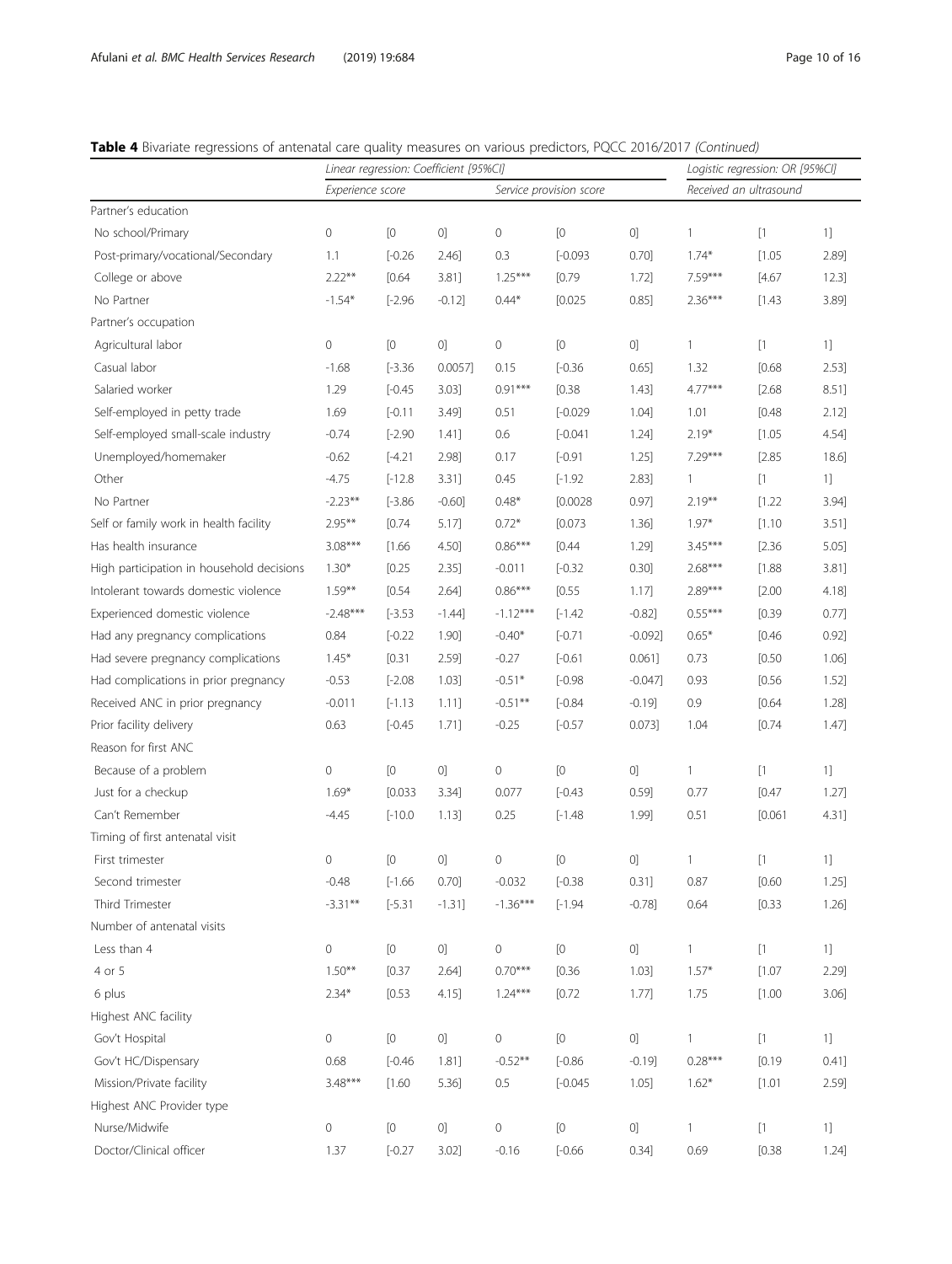Table 4 Bivariate regressions of antenatal care quality measures on various predictors, PQCC 2016/2017 (Continued)

|                               | Linear regression: Coefficient [95%CI] |              |         |                         |           |          | Logistic regression: OR [95%CI] |             |      |  |
|-------------------------------|----------------------------------------|--------------|---------|-------------------------|-----------|----------|---------------------------------|-------------|------|--|
|                               | Experience score                       |              |         | Service provision score |           |          | Received an ultrasound          |             |      |  |
| Non-skilled attendant         | 2.75                                   | $[-2.66]$    | 8.151   | $-0.051$                | $[-1.48]$ | .381     | 1.11                            | [0.24]      | 5.17 |  |
| In the community/a home       | $-2.19***$                             | $[-3.25]$    | $-1131$ | $-0.58***$              | $-0.90$   | $-0.26$  | 0.92                            | <b>0.65</b> | 1.28 |  |
| Postpartum length $> =1$ week | $-297**$                               | <b>-4.92</b> | $-1.03$ | $-0.88**$               | $[-1.45]$ | $-0.311$ |                                 | [0.59]      | 2.12 |  |

Notes: 95% confidence intervals in brackets \*  $p$  < 0.05 \*\*  $p$  < 0.01 \*\*\*  $p$  < 0.001

complication, however, had lower service provision scores, with lower odds of receiving an ultrasound.

Women who started ANC in the first trimester, received ANC four or more times, and solely from private facilities have higher experience scores than those who started ANC after the first trimester, received ANC less than four times, and from government facilities, respectively. Similarly, women who started ANC in the first trimester and who received ANC four or more times had higher service provision scores. Service provision scores, however, did not differ between government hospitals and private facilities, but were lower for health centers. Additionally, compared to women who received ANC services in hospitals, women who received ANC in health centers had lower odds of receiving an ultrasound, while those who received ANC solely in a private facility had higher odds of receiving an ultrasound.

## **Multivariate**

The multivariate models presented in Table [5](#page-11-0) shows that, after controlling for other factors the following associations had  $p$ -values less than 0.05. On average, women in the 20 to 29 age group still have higher experience scores and those older than 30 years have higher service provision scores than those younger than 20 years. Both age groups are also over two times more likely to have done an ultrasound test than the younger women. Women with four or more children have lower service provision scores than the primiparous women. Net of other factors, Kuria women still had higher experience scores and slightly higher service provision scores, but had lower odds of receiving an ultrasound than Luo women.

After controlling for other factors, women who are literate, employed, and participate in household decisions also still have higher experiences scores, but only employment is significant for higher service provision, and those with higher participation in household decision making are more likely to get an ultrasound. Household wealth and partner's education are significantly associated with getting an ultrasound, with women from the wealthiest households and those with college educated husbands having about two times higher odds of receiving an ultrasound than women from the poorest households and whose husbands have less than primary

education. Controlling for other factors, women who had experienced domestic violence still had lower experience and service provision scores than women who had never experienced domestic violence.

Women who started ANC in the third trimester had lower experience and service provision scores, and those who received ANC four or more times received slightly higher service provision scores. Timing and frequency of ANC is not significantly associated with odds of getting an ultrasound. Additionally, compared to women who received ANC in hospitals, women who received ANC in health centers had higher experience scores but lower odds of receiving an ultrasound, while those who received ANC solely in a private facility had higher experience scores, but no difference in service provision scores or the odds of getting an ultrasound. The effect of location of the interview persists after controlling for other factors.

## **Discussion**

This is one of the few studies to examine both service provision and experience dimensions of quality of ANC in a low resource setting, and to our knowledge, the first to do this at sub-national level in Kenya. We find that ANC quality is suboptimal in terms of providing recommended ANC services as well as ensuring women have a good experience. While many women receive basic ANC services such as blood pressure monitoring and urine test at least once during pregnancy, many are not receiving these consistently at every visit as recommended by the Kenya National guidelines [\[13\]](#page-14-0). The situation is even more dire for more advanced services such as ultrasounds, which less than one out of every five women in our sample received, with women who had complications (the group for whom it is recommended) less likely to receive it.

Although there is increased attention to mistreatment and poor person-centered care in facilities globally, most of this work has focused on intrapartum care. In this paper we also draw attention to poor PCANC, which can affect women's adherence to treatment recommendations and deter them from returning to a facility to give birth [\[37](#page-15-0)–[39\]](#page-15-0). The major gap in PCANC, which has been shown in other work for maternity care, is in the domain of communication [[40\]](#page-15-0): women are not given sufficient information during ANC about their care, hence do not understand the purpose of examinations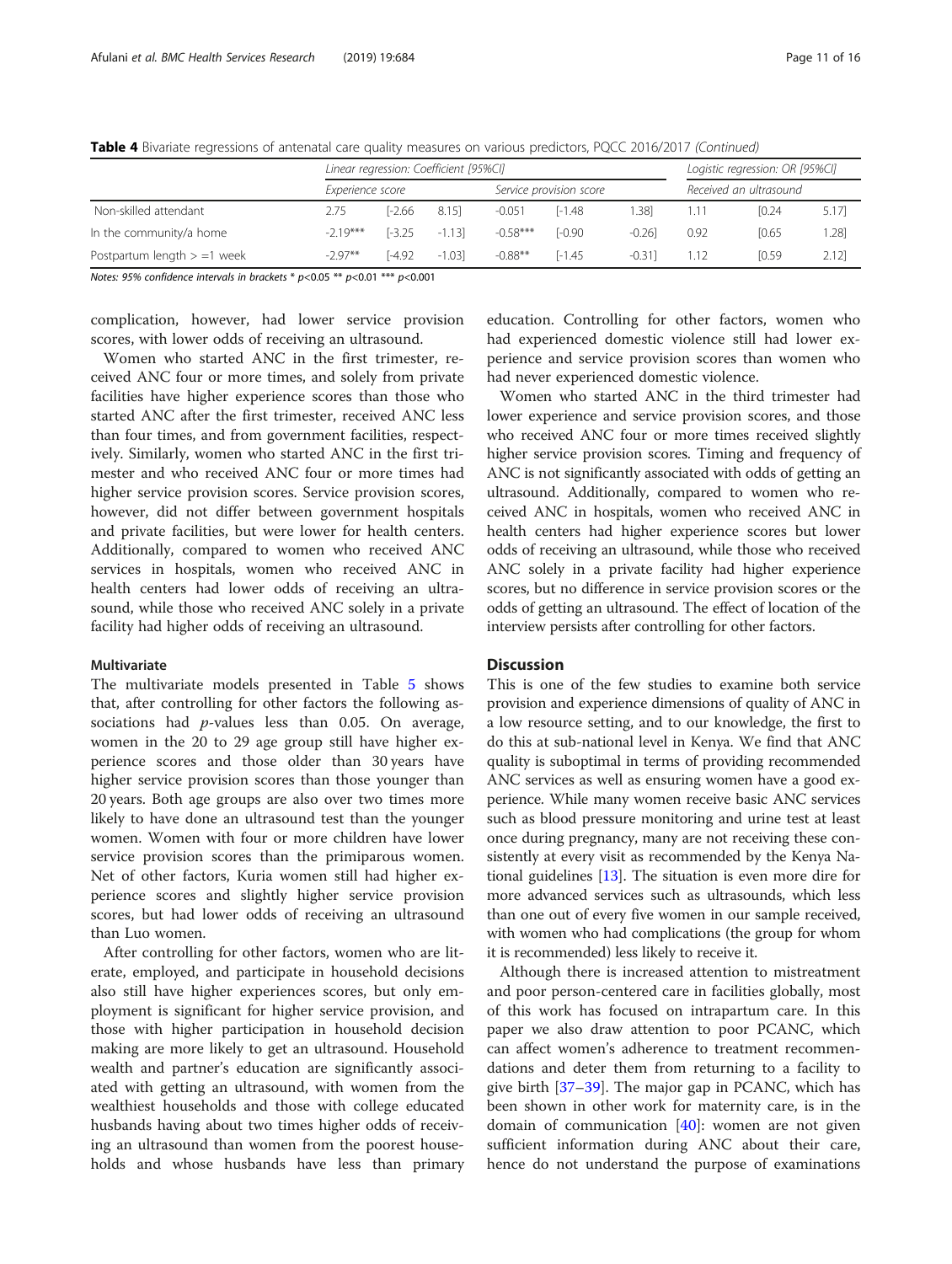# <span id="page-11-0"></span>Table 5 Multivariate regressions of antenatal care quality measures on various predictors, PQCC 2016/2017

|                                      | Linear regression: Coefficient [95% CI] |           |           |                     |                                                                                                                                                                                                                                                                                                                                                                                                                                                                                                                                                                   |             | Logistic regression: OR [95% CI] |                                                                                                                                                                                                                                                                                                                                                                                                                                                                                                                                                                                                                                                                                                                                                                                                                                                                                                                                                                                                                                              |          |  |
|--------------------------------------|-----------------------------------------|-----------|-----------|---------------------|-------------------------------------------------------------------------------------------------------------------------------------------------------------------------------------------------------------------------------------------------------------------------------------------------------------------------------------------------------------------------------------------------------------------------------------------------------------------------------------------------------------------------------------------------------------------|-------------|----------------------------------|----------------------------------------------------------------------------------------------------------------------------------------------------------------------------------------------------------------------------------------------------------------------------------------------------------------------------------------------------------------------------------------------------------------------------------------------------------------------------------------------------------------------------------------------------------------------------------------------------------------------------------------------------------------------------------------------------------------------------------------------------------------------------------------------------------------------------------------------------------------------------------------------------------------------------------------------------------------------------------------------------------------------------------------------|----------|--|
|                                      | Experience score                        |           |           |                     | Service provision score                                                                                                                                                                                                                                                                                                                                                                                                                                                                                                                                           |             |                                  | Received an ultrasound                                                                                                                                                                                                                                                                                                                                                                                                                                                                                                                                                                                                                                                                                                                                                                                                                                                                                                                                                                                                                       |          |  |
| Age                                  |                                         |           |           |                     |                                                                                                                                                                                                                                                                                                                                                                                                                                                                                                                                                                   |             |                                  |                                                                                                                                                                                                                                                                                                                                                                                                                                                                                                                                                                                                                                                                                                                                                                                                                                                                                                                                                                                                                                              |          |  |
| 15 to 19 years                       | $\mathsf{O}\xspace$                     | $[0]$     | [0]       | $\mathsf{O}\xspace$ | [0                                                                                                                                                                                                                                                                                                                                                                                                                                                                                                                                                                | $\mbox{O}]$ | $\overline{1}$                   | $[1] % \centering \includegraphics[width=0.9\textwidth]{images/TrDiS/N-Architecture.png} % \caption{The first two different values of the parameter $\Sigma$ and the first two different values of the parameter $N$. The first two different values of the parameter $N$. The first two different values of the parameter $N$. The first two different values of the parameter $N$. The first two different values of the parameter $N$. The first two different values of the parameter $N$. The first two different values of the parameter $N$. The first two different values of the parameter $N$. The first two different values of the parameter $N$. The first two different values of the parameter $N$. The first two different values of the parameter $N$. The first two different values of the parameter $N$. The first two different values of the parameter $N$. The first two different values of the parameter $N$. The first two different values of the parameter $N$. The first two different values of the parameter$ | 1]       |  |
| 20 to 29 years                       | $1.72*$                                 | [0.088]   | 3.35]     | 0.47                | $[-0.0069]$                                                                                                                                                                                                                                                                                                                                                                                                                                                                                                                                                       | 0.96]       | $2.17*$                          | [1.06]                                                                                                                                                                                                                                                                                                                                                                                                                                                                                                                                                                                                                                                                                                                                                                                                                                                                                                                                                                                                                                       | 4.45]    |  |
| 30 to 48 years                       | 1.78                                    | $[-0.35]$ | 3.91]     | $0.67*$             | [0.034]                                                                                                                                                                                                                                                                                                                                                                                                                                                                                                                                                           | 1.30]       | $2.92*$                          | [1.21]                                                                                                                                                                                                                                                                                                                                                                                                                                                                                                                                                                                                                                                                                                                                                                                                                                                                                                                                                                                                                                       | 7.04]    |  |
| Currently married                    | 2.94                                    | $[-4.57]$ | $10.5$ ]  | 1.39                | $[-0.81]$                                                                                                                                                                                                                                                                                                                                                                                                                                                                                                                                                         | $3.59$ ]    | 0.55                             | [0.043]                                                                                                                                                                                                                                                                                                                                                                                                                                                                                                                                                                                                                                                                                                                                                                                                                                                                                                                                                                                                                                      | 6.91]    |  |
| Number of births                     |                                         |           |           |                     |                                                                                                                                                                                                                                                                                                                                                                                                                                                                                                                                                                   |             |                                  |                                                                                                                                                                                                                                                                                                                                                                                                                                                                                                                                                                                                                                                                                                                                                                                                                                                                                                                                                                                                                                              |          |  |
| 1                                    | $\mathsf{O}\xspace$                     | [0        | [0]       | $\mathsf{O}\xspace$ | [0                                                                                                                                                                                                                                                                                                                                                                                                                                                                                                                                                                | $0]$        | $\mathbf{1}$                     | $[1]$                                                                                                                                                                                                                                                                                                                                                                                                                                                                                                                                                                                                                                                                                                                                                                                                                                                                                                                                                                                                                                        | 1]       |  |
| $\overline{2}$                       | $-0.84$                                 | $[-2.45]$ | 0.77]     | $-0.015$            | $[-0.49]$                                                                                                                                                                                                                                                                                                                                                                                                                                                                                                                                                         | 0.46]       | 1.26                             | [0.72]                                                                                                                                                                                                                                                                                                                                                                                                                                                                                                                                                                                                                                                                                                                                                                                                                                                                                                                                                                                                                                       | 2.22]    |  |
| 3                                    | $-0.67$                                 | $[-2.41]$ | 1.08]     | $-0.36$             | $[-0.88]$                                                                                                                                                                                                                                                                                                                                                                                                                                                                                                                                                         | 0.16]       | 0.52                             | [0.26]                                                                                                                                                                                                                                                                                                                                                                                                                                                                                                                                                                                                                                                                                                                                                                                                                                                                                                                                                                                                                                       | 1.03]    |  |
| 4 or more                            | $-0.88$                                 | $[-2.74]$ | 0.99]     | $-0.71*$            | $[-1.26]$                                                                                                                                                                                                                                                                                                                                                                                                                                                                                                                                                         | $-0.16$ ]   | 0.86                             | [0.43]                                                                                                                                                                                                                                                                                                                                                                                                                                                                                                                                                                                                                                                                                                                                                                                                                                                                                                                                                                                                                                       | 1.72]    |  |
| Tribe                                |                                         |           |           |                     |                                                                                                                                                                                                                                                                                                                                                                                                                                                                                                                                                                   |             |                                  |                                                                                                                                                                                                                                                                                                                                                                                                                                                                                                                                                                                                                                                                                                                                                                                                                                                                                                                                                                                                                                              |          |  |
| Luo                                  | $\mathsf{O}\xspace$                     | [0        | [0]       | $\mathsf{O}\xspace$ | [0                                                                                                                                                                                                                                                                                                                                                                                                                                                                                                                                                                | ${\rm O}]$  | $\mathbf{1}$                     | $[1] % \centering \includegraphics[width=0.9\columnwidth]{figures/fig_10.pdf} \caption{The graph $\mathcal{N}_1$ is a function of the number of times, and the number of times, and the number of times, are indicated with the number of times, and the number of times, are indicated with the number of times, and the number of times, are indicated with the number of times, and the number of times, are indicated with the number of times, and the number of times, are indicated with the number of times, and the number of times, are indicated with the number of times, and the number of times, are indicated with the number of times, and the number of times, are indicated with the number of times, and the number of times, are indicated with the number of times, and the number of times, are indicated with the number of times, and the number of times, are indicated with the number of times, and the number of times, are indicated with the$                                                                  | 1]       |  |
| Kuria                                | $4.97***$                               | [3.70]    | $6.25$ ]  | $0.89***$           | [0.52]                                                                                                                                                                                                                                                                                                                                                                                                                                                                                                                                                            | $1.27$ ]    | $0.37**$                         | [0.20]                                                                                                                                                                                                                                                                                                                                                                                                                                                                                                                                                                                                                                                                                                                                                                                                                                                                                                                                                                                                                                       | 0.69]    |  |
| Other                                | 1.57                                    | $[-0.16]$ | 3.31]     | $-0.068$            | $[-0.59]$                                                                                                                                                                                                                                                                                                                                                                                                                                                                                                                                                         | 0.45]       | 1.3                              | [0.70]                                                                                                                                                                                                                                                                                                                                                                                                                                                                                                                                                                                                                                                                                                                                                                                                                                                                                                                                                                                                                                       | 2.41]    |  |
| Literate                             | $1.52*$                                 | $[0.26]$  | 2.79]     | 0.22                | $[-0.16]$                                                                                                                                                                                                                                                                                                                                                                                                                                                                                                                                                         | 0.60]       | 1.35                             | [0.76]                                                                                                                                                                                                                                                                                                                                                                                                                                                                                                                                                                                                                                                                                                                                                                                                                                                                                                                                                                                                                                       | 2.38]    |  |
| Employed                             | $2.73***$                               | [1.46]    | 4.00]     | $0.56**$            | [0.19]                                                                                                                                                                                                                                                                                                                                                                                                                                                                                                                                                            | 0.93]       | 1.01                             | [0.64]                                                                                                                                                                                                                                                                                                                                                                                                                                                                                                                                                                                                                                                                                                                                                                                                                                                                                                                                                                                                                                       | 1.59]    |  |
| Participation in household decisions | $1.24*$                                 | [0.14]    | 2.34]     | $-0.16$             | $[-0.49]$                                                                                                                                                                                                                                                                                                                                                                                                                                                                                                                                                         | 0.17]       | $1.77*$                          | [1.14]                                                                                                                                                                                                                                                                                                                                                                                                                                                                                                                                                                                                                                                                                                                                                                                                                                                                                                                                                                                                                                       | $2.75$ ] |  |
| Household wealth                     |                                         |           |           |                     |                                                                                                                                                                                                                                                                                                                                                                                                                                                                                                                                                                   |             |                                  |                                                                                                                                                                                                                                                                                                                                                                                                                                                                                                                                                                                                                                                                                                                                                                                                                                                                                                                                                                                                                                              |          |  |
| Poorest/poorer                       | $\mathbf 0$                             | [0        | [0]       | $\mathsf{O}\xspace$ | $[0] \centering% \includegraphics[width=0.9\textwidth]{figs/fig_04a.pdf} \includegraphics[width=0.9\textwidth]{figs/fig_04b.pdf} \includegraphics[width=0.9\textwidth]{figs/fig_04b.pdf} \includegraphics[width=0.9\textwidth]{figs/fig_04b.pdf} \includegraphics[width=0.9\textwidth]{figs/fig_04b.pdf} \includegraphics[width=0.9\textwidth]{figs/fig_04b.pdf} \includegraphics[width=0.9\textwidth]{figs/fig_04b.pdf} \includegraphics[width=0.9\textwidth]{figs/fig_04b.pdf} \includegraphics[width=0.9\textwidth]{figs/fig_04b.pdf} \includegraphics[width=$ | ${\rm O}]$  | $\mathbf{1}$                     | $[1]$                                                                                                                                                                                                                                                                                                                                                                                                                                                                                                                                                                                                                                                                                                                                                                                                                                                                                                                                                                                                                                        | 1]       |  |
| Middle                               | 0.99                                    | $[-0.49]$ | $2.47$ ]  | 0.27                | $[-0.17]$                                                                                                                                                                                                                                                                                                                                                                                                                                                                                                                                                         | 0.71]       | 1.03                             | [0.53]                                                                                                                                                                                                                                                                                                                                                                                                                                                                                                                                                                                                                                                                                                                                                                                                                                                                                                                                                                                                                                       | 2.02]    |  |
| Richer/richest                       | 0.7                                     | $[-0.64]$ | 2.04]     | 0.13                | $[-0.27]$                                                                                                                                                                                                                                                                                                                                                                                                                                                                                                                                                         | 0.53]       | $2.00**$                         | [1.20]                                                                                                                                                                                                                                                                                                                                                                                                                                                                                                                                                                                                                                                                                                                                                                                                                                                                                                                                                                                                                                       | 3.33]    |  |
| Partner's education                  |                                         |           |           |                     |                                                                                                                                                                                                                                                                                                                                                                                                                                                                                                                                                                   |             |                                  |                                                                                                                                                                                                                                                                                                                                                                                                                                                                                                                                                                                                                                                                                                                                                                                                                                                                                                                                                                                                                                              |          |  |
| No school/Primary                    | $\circ$                                 | [0        | [0]       | $\mathbb O$         | [0                                                                                                                                                                                                                                                                                                                                                                                                                                                                                                                                                                | $0]$        | $\overline{1}$                   | $[1] % \centering \includegraphics[width=0.9\columnwidth]{figures/fig_10.pdf} \caption{The graph $\alpha$ in the left and right.} \label{fig:time}$                                                                                                                                                                                                                                                                                                                                                                                                                                                                                                                                                                                                                                                                                                                                                                                                                                                                                          | 1]       |  |
| Post-primary/vocational/Secondary    | 0.16                                    | $[-1.21]$ | 1.52]     | $-0.062$            | $[-0.47]$                                                                                                                                                                                                                                                                                                                                                                                                                                                                                                                                                         | 0.35]       | 0.92                             | [0.52]                                                                                                                                                                                                                                                                                                                                                                                                                                                                                                                                                                                                                                                                                                                                                                                                                                                                                                                                                                                                                                       | 1.64]    |  |
| College or above                     | $-0.46$                                 | $[-2.27]$ | 1.36]     | 0.39                | $[-0.15]$                                                                                                                                                                                                                                                                                                                                                                                                                                                                                                                                                         | 0.93]       | $2.40**$                         | [1.29]                                                                                                                                                                                                                                                                                                                                                                                                                                                                                                                                                                                                                                                                                                                                                                                                                                                                                                                                                                                                                                       | 4.46]    |  |
| No Partner                           | 1.42                                    | $[-6.20]$ | 9.03]     | 1.53                | $[-0.71]$                                                                                                                                                                                                                                                                                                                                                                                                                                                                                                                                                         | $3.76$ ]    | 0.94                             | [0.072]                                                                                                                                                                                                                                                                                                                                                                                                                                                                                                                                                                                                                                                                                                                                                                                                                                                                                                                                                                                                                                      | $12.4$ ] |  |
| Experienced domestic violence        | $-2.42***$                              | $[-3.51]$ | $-1.33$ ] | $-0.83***$          | $[-1.15]$                                                                                                                                                                                                                                                                                                                                                                                                                                                                                                                                                         | $-0.51$ ]   | 0.91                             | [0.60]                                                                                                                                                                                                                                                                                                                                                                                                                                                                                                                                                                                                                                                                                                                                                                                                                                                                                                                                                                                                                                       | 1.36]    |  |
| Had severe complications             | 0.91                                    | $[-0.19]$ | 2.02]     | $-0.24$             | $[-0.56]$                                                                                                                                                                                                                                                                                                                                                                                                                                                                                                                                                         | 0.088]      | 1.19                             | [0.77]                                                                                                                                                                                                                                                                                                                                                                                                                                                                                                                                                                                                                                                                                                                                                                                                                                                                                                                                                                                                                                       | 1.85]    |  |
| Timing of first antenatal visit      |                                         |           |           |                     |                                                                                                                                                                                                                                                                                                                                                                                                                                                                                                                                                                   |             |                                  |                                                                                                                                                                                                                                                                                                                                                                                                                                                                                                                                                                                                                                                                                                                                                                                                                                                                                                                                                                                                                                              |          |  |
| First trimester                      | $\mathbf 0$                             | [0        | [0]       | $\mathsf{O}\xspace$ | [0                                                                                                                                                                                                                                                                                                                                                                                                                                                                                                                                                                | ${\rm O}]$  | $\mathbf{1}$                     | $[1] % \centering \includegraphics[width=0.47\textwidth]{images/TrDiS/N-Architecture.png} % \caption{The first two different values of the parameter $\Sigma$ in the left (upper) and the first two different values of the parameter $\Sigma$. The first two different values of the parameter $X$. The first two different values of the parameter $X$. The first two different values of the parameter $X$. The first two different values of the parameter $X$. The first two different values of the parameter $X$. The first two different values of the parameter $X$. The first two different values of the parameter $X$. The first two different values of the parameter $X$. The first two different values of the parameter $X$. The first two different values of the parameter $X$. The first two different values of the parameter $X$. The first two different values of the parameter $X$. The first two different values of the parameter $X$. The first two different values of the parameter $X$. The$                   | 1]       |  |
| Second trimester                     | $-0.17$                                 | $[-1.32]$ | 0.98]     | 0.16                | $[-0.19]$                                                                                                                                                                                                                                                                                                                                                                                                                                                                                                                                                         | 0.50]       | 1.18                             | [0.76]                                                                                                                                                                                                                                                                                                                                                                                                                                                                                                                                                                                                                                                                                                                                                                                                                                                                                                                                                                                                                                       | 1.81]    |  |
| Third Trimester                      | $-2.21*$                                | $[-4.28]$ | $-0.15$ ] | $-0.75*$            | $[-1.36]$                                                                                                                                                                                                                                                                                                                                                                                                                                                                                                                                                         | $-0.13$ ]   | 0.82                             | [0.35]                                                                                                                                                                                                                                                                                                                                                                                                                                                                                                                                                                                                                                                                                                                                                                                                                                                                                                                                                                                                                                       | 1.93]    |  |
| Four plus antenatal visits           | 0.34                                    | $[-0.81]$ | 1.49]     | $0.38*$             | [0.033]                                                                                                                                                                                                                                                                                                                                                                                                                                                                                                                                                           | 0.72]       | 1.1                              | [0.70]                                                                                                                                                                                                                                                                                                                                                                                                                                                                                                                                                                                                                                                                                                                                                                                                                                                                                                                                                                                                                                       | 1.74]    |  |
| Highest ANC facility                 |                                         |           |           |                     |                                                                                                                                                                                                                                                                                                                                                                                                                                                                                                                                                                   |             |                                  |                                                                                                                                                                                                                                                                                                                                                                                                                                                                                                                                                                                                                                                                                                                                                                                                                                                                                                                                                                                                                                              |          |  |
| Gov't Hospital                       | 0                                       | [0        | 0]        | $\mathbb O$         | [0                                                                                                                                                                                                                                                                                                                                                                                                                                                                                                                                                                | ${\rm O}]$  | $\mathbf{1}$                     | $[1] % \centering \includegraphics[width=0.9\columnwidth]{figures/fig_10.pdf} \caption{The graph $\mathcal{N}_1$ is a function of the number of times, and the number of times, and the number of times, are indicated with the number of times, and the number of times, are indicated with the number of times, and the number of times, are indicated with the number of times, and the number of times, are indicated with the number of times, and the number of times, are indicated with the number of times, and the number of times, are indicated with the number of times, and the number of times, are indicated with the number of times, and the number of times, are indicated with the number of times, and the number of times, are indicated with the number of times, and the number of times, are indicated with the number of times, and the number of times, are indicated with the number of times, and the number of times, are indicated with the$                                                                  | 1]       |  |
| Gov't HC/Dispensary                  | $1.99***$                               | [0.84]    | 3.14]     | $-0.085$            | $[-0.43]$                                                                                                                                                                                                                                                                                                                                                                                                                                                                                                                                                         | 0.25]       | $0.33***$                        | [0.21]                                                                                                                                                                                                                                                                                                                                                                                                                                                                                                                                                                                                                                                                                                                                                                                                                                                                                                                                                                                                                                       | 0.52]    |  |
| Mission/Private facility             | $3.28***$                               | [1.48]    | 5.09]     | 0.48                | $[-0.050]$                                                                                                                                                                                                                                                                                                                                                                                                                                                                                                                                                        | 1.01]       | 1.31                             | [0.76]                                                                                                                                                                                                                                                                                                                                                                                                                                                                                                                                                                                                                                                                                                                                                                                                                                                                                                                                                                                                                                       | 2.24]    |  |
| Interviews in the community          | $-2.41***$                              | $[-3.44]$ | $-1.38$ ] | $-0.55***$          | $[-0.86]$                                                                                                                                                                                                                                                                                                                                                                                                                                                                                                                                                         | $-0.24$ ]   | 1.08                             | [0.73]                                                                                                                                                                                                                                                                                                                                                                                                                                                                                                                                                                                                                                                                                                                                                                                                                                                                                                                                                                                                                                       | 1.61]    |  |
| Constant                             | 20.9***                                 | [13.1]    | 28.6]     | 9.38***             | [7.11]                                                                                                                                                                                                                                                                                                                                                                                                                                                                                                                                                            | $11.7$ ]    | 0.08                             | [0.0056]                                                                                                                                                                                                                                                                                                                                                                                                                                                                                                                                                                                                                                                                                                                                                                                                                                                                                                                                                                                                                                     | 1.16]    |  |
| $\hbox{N}$                           | 909                                     |           |           | 882                 |                                                                                                                                                                                                                                                                                                                                                                                                                                                                                                                                                                   |             | 993                              |                                                                                                                                                                                                                                                                                                                                                                                                                                                                                                                                                                                                                                                                                                                                                                                                                                                                                                                                                                                                                                              |          |  |
| R-squared                            | 0.179                                   |           |           | 0.172               |                                                                                                                                                                                                                                                                                                                                                                                                                                                                                                                                                                   |             |                                  |                                                                                                                                                                                                                                                                                                                                                                                                                                                                                                                                                                                                                                                                                                                                                                                                                                                                                                                                                                                                                                              |          |  |

95% confidence intervals in brackets \*  $p<0.05$  \*\*  $p<0.01$  \*\*\*  $p<0.001$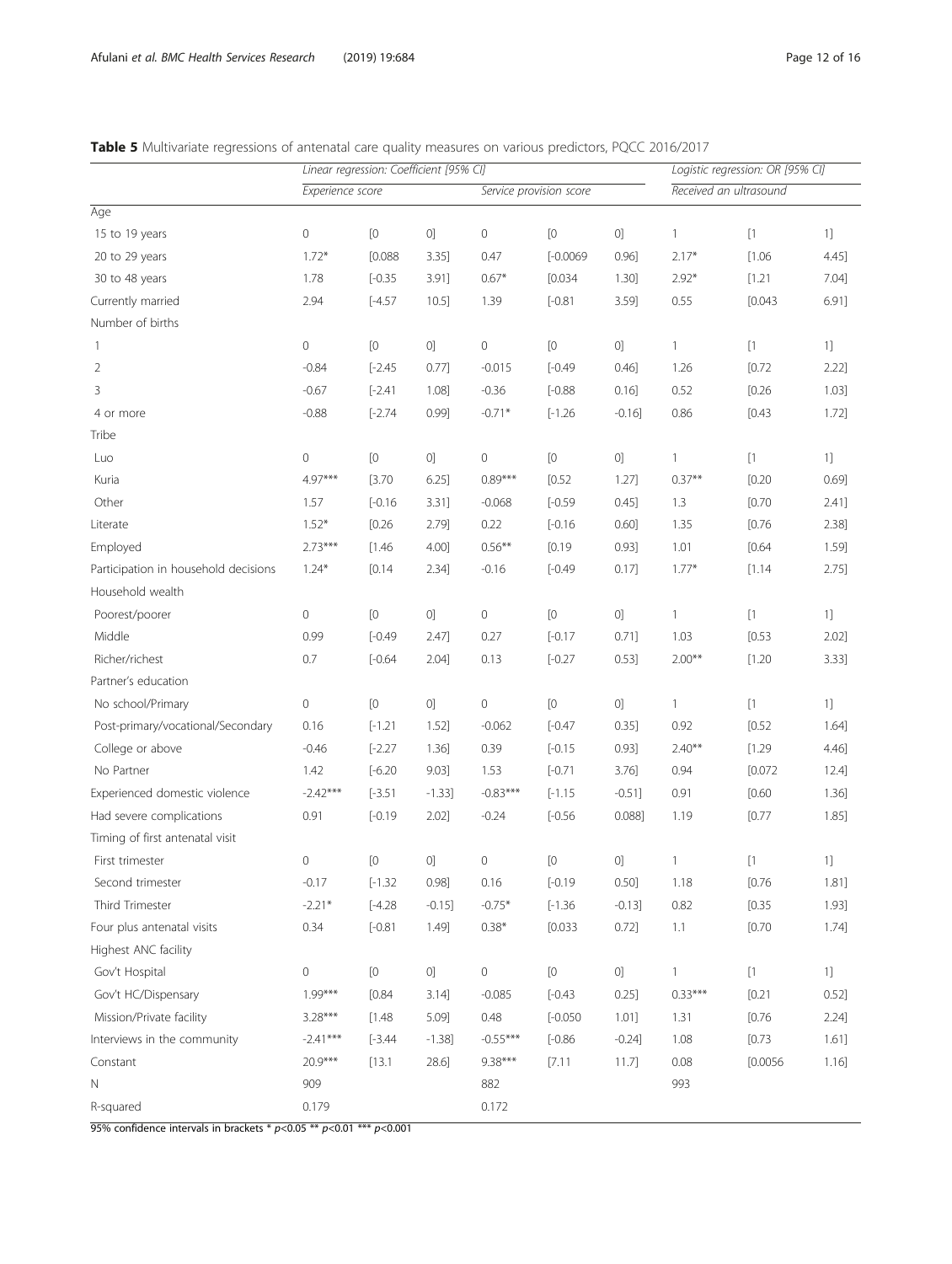and medicines, but are not able to ask clarifying questions. Most women felt respected by their health care providers, which is encouraging. However, that 1 in 10 women did not feel respected means there is room for improvement, given the internalization and normalization of disrespect which usually results in low reporting when compared to observations [[41](#page-15-0)–[43\]](#page-15-0). We did not include survey questions on extreme forms of poor person-centered care such as verbal and physical abuse. But prior qualitative work in this setting suggests that verbal and physical abuse sometimes occurs during ANC [\[44\]](#page-15-0).

As in many areas of health care, the most disadvantaged and disempowered women receive the lowest quality ANC relating to both service provision and experience of care. The potential reasons why more empowered and wealthier women are more likely to receive high quality ANC and person-centered care is described in detail elsewhere [[20](#page-15-0), [25,](#page-15-0) [40](#page-15-0)]. These reasons include being able to access care in facilities that offer higher quality care, being able to pay for higher quality care, and having the knowledge and ability to advocate for higher quality care. Studies in Kenya have shown that quality of care is poorer in low resource communities where poor women tend to live [[22](#page-15-0)]. In this paper, we also find that the SES and empowerment differences are more marked for the experience of care dimensions than for the provision of ANC services. This is potentially because the services included in the service provision index are basic services that are offered free of charge to most clients, thus requiring less knowledge or ability to advocate for them.

The exception is in getting an ultrasound where SES measured by household wealth and partner's education is a significant predictor. This finding is not surprising given the limited availability of ultrasounds in many government facilities in this setting. At the time of this survey, even the referral hospital had no functional ultrasound. Ultrasounds are also not covered by the National Health Insurance funds. This required that women who needed ultrasounds obtain it at private facilities where they had to pay before getting the services. Ultrasound costs in private facilities in Kenya vary widely (between 600 and 4000 Kenyan shillings (about 6 to 40 dollars) because of lack of regulation [\[45\]](#page-15-0). Furthermore, women with complications for whom ultrasound is recommended were less likely to receive an ultrasound than those with no complications. Therefore, those who need it the most may not be getting it because of cost due to systemic weaknesses. The higher odds of receiving an ultrasound among women who received some ANC in a hospital is likely because women receiving ANC in a hospital may have been referred there because of a complication, prompting providers there to request an ultrasound test. Ethnic differences between Luo and Kuria women in ANC quality might be due to biases against or in favor of certain ethnicities resulting in

them receiving less services and being treated differently. We believe implicit bias plays an important role in quality of care differentials in this setting not just by ethnicity, but also based on SES and age, and thus account for some of those disparities too. Policies and interventions to improve quality of care therefore need consider how to address factors that contribute to these disparities.

The findings also suggest that certain high-risk women may not be getting key recommended services. For example, younger women (15 to 19 years) are less likely to get an ultrasound, in addition to being less likely have good PCANC. Given that this age group have high risk of complications, poor quality care may be playing a big role in their outcomes as complications may not be identified early or at all. In addition, perceptions of poor person-centered care may deter them from starting ANC early and attending frequently, further delaying identification of complications, and they may be less likely to deliver in a health facility where complications can be managed. Poor ANC quality in this group thus has detrimental consequences. Another high-risk group that was less likely to consistently receive the basic antenatal service was women with 4 or more children. This might be due to less attention to these women because of their prior childbirth experience, which could lead to adverse consequences for them if they receive less screening and preventative services. Other factors that account for differences in ANC quality are the timing and frequency of ANC. Both timing and frequency of ANC are important for the number of services one receives, but not for whether or not a woman gets an ultrasound. However, only timing is associated with experience of care, with women who received ANC in the third trimester reporting poorer experiences. This might be due to insufficient time for counselling and mistreatment from providers when women present for ANC late in the pregnancy, which we found in our qualitative work [\[44](#page-15-0)].

In addition, the types of facility where one receives care affects the quality of care they receive based on different dimensions. In general, there was no difference in service provision scores by facility. However, women who received ANC at least once from a government hospital had lower experience scores, but had higher odds of getting an ultrasound. On the other hand, those who received care in a health center, had higher experience scores, but had lower odds of getting an ultrasound. Women who received care in only a private facility also had higher experience scores, but had similar odds of getting an ultrasound as those who were seen in the government hospital. The finding of higher experience scores in health centers and private facilities is consistent with prior studies on women's experiences for antenatal and delivery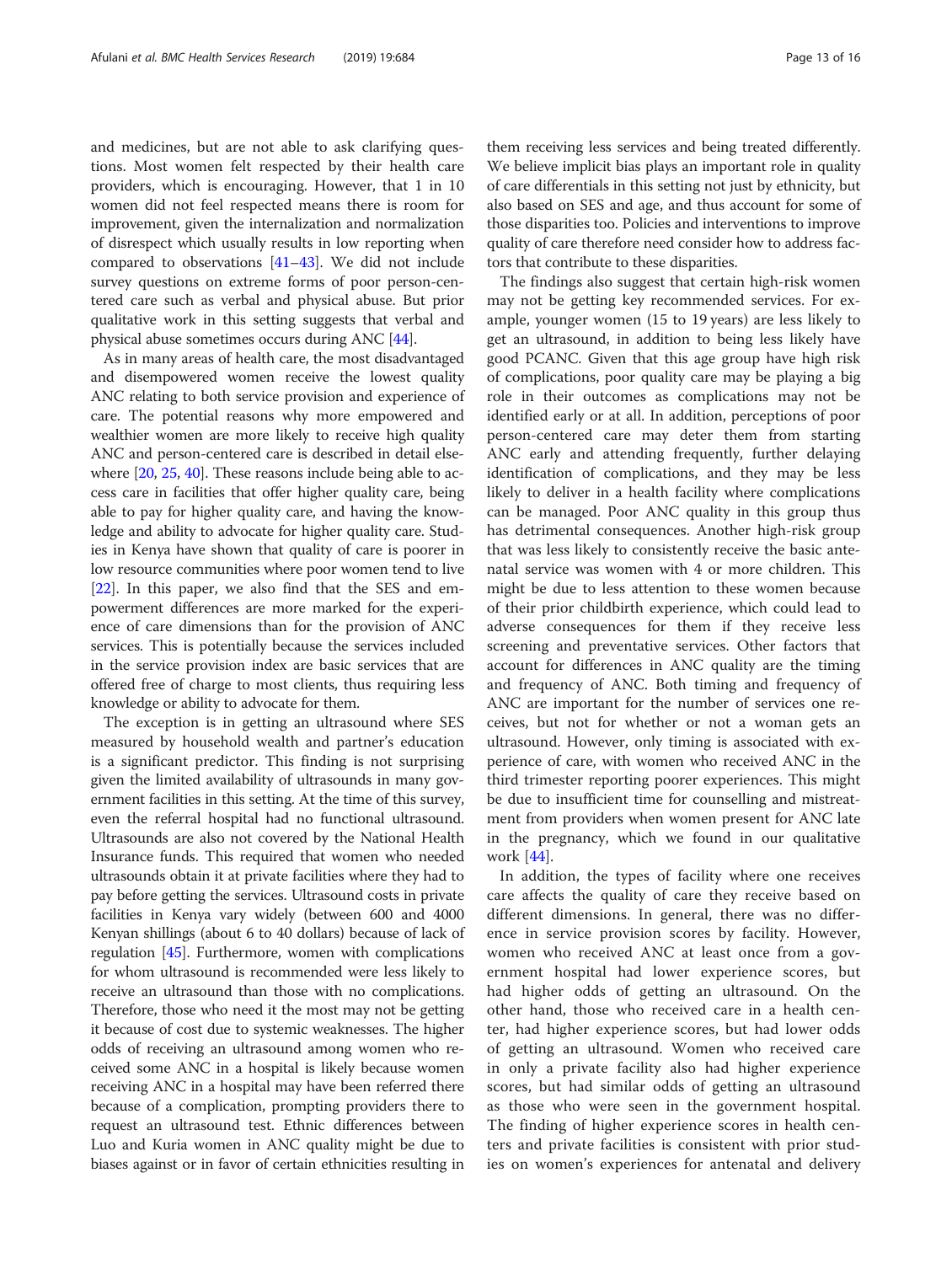care and for family planning services [\[20](#page-15-0), [40,](#page-15-0) [46](#page-15-0), [47](#page-15-0)]. However, it raises the question of where the 'best' care for women might be during ANC [\[25](#page-15-0)]. Most women, particularly poor women, do not have the option of receiving care in private facilities. While they may receive more advanced essential services in the higher-level facilities, which have more staffing and clinical infrastructure, they also stand the risk of being mistreated in these facilities. Women should not have to choose between receipt of essential services and good person-centered care. Thus, there is a need for targeted PCANC interventions in higher-level facilities, as well as equipping the lower level facilities to be able to provide the essential antenatal services.

Various reasons, ranging from structural factors to provider attitudes, account for the suboptimal ANC quality. Providers will be unable to take weight and blood pressure measurements or to do blood and urine tests if they do not have working scales and blood pressure monitors or functional laboratories, reagents and supplies needed for these tests. Similarly, they will be unable to give medications they do not have in stock. Thus, availability of necessary equipment, supplies, and medicines are key to providing good quality ANC. These reasons are much more relevant for service provision than experience of care, although the frustration and stress of providing care without all the necessary tools could also manifest in providers' interactions with women. Lack of provider knowledge of service provision guidelines and their knowledge and willingness to provide person-centered care is also a potential reason for poor quality. It is notable in the distribution of the individual measures shown in Table [2](#page-6-0) that women were far more likely to be given various services than to be given information and listened to. One reason is that in ANC clinics where one provider may be trying to attend to several women, it is faster to do tests and dispense medication than spending time explaining to women and answering their questions. Thus, poor communication may be because of time constraints or workflow. The implication of this is that women might not be adhering to treatments and recommendations for further tests because they do not understand why these are necessary. Providers therefore need to be able to prioritize effective communication even in busy health facilities.

# Limitations

This study has potential limitations. Firstly, the measures of ANC quality are based on self-report. Recall bias is thus a potential limitation as women may not accurately remember whether or not they received a service. Second, although we assessed the appropriateness of combining the various items to generate the service provision and experience of care scores, the items are not from validated scales. Thus, there is a need for a more systematic process to developing validated scales for ANC service provision and experience of care. Additionally, in creating the summative scores, we coded 'don't know'/ 'don't remember' responses as missing. But it is likely that women who said they can't remember did not receive it, and if they don't know, they likely weren't told about it. Thus, we may have excluded women who received the poorest quality ANC, thus overestimating the actual levels of ANC quality. Social desirability bias is also potentially a limitation if women responded in a way that will please providers. This is likely a problem among women who were interviewed in a health facility and closer to the time of birth, as shown by the higher service provision and experience scores for women who were interviewed in a health facility and within a week of birth compared to women who were interviewed at home and after a week of birth. These are consistent with other findings on women's experiences during childbirth [[25](#page-15-0), [26,](#page-15-0) [48](#page-15-0)]. Furthermore, we used proxy measures of empowerment, which may only partially address cognitive and psychological empowerment, and we are unable to account for structural factors that affect quality of care. Finally, the results are not generalizable to all of Kenya, as data was collected in a specific county using a multistage approach which included convenience samples within randomly selected health units.

Despite these limitations, this study makes valuable contributions to existing research on ANC quality in Kenya and other low-resource settings. It is among the few studies to examine both service provision and experience dimensions of quality of ANC in a low resource setting, thus extending the evidence base for calls to improve quality of ANC and person-centered care. Measuring the different dimensions of quality of care with several items enabled us to identify key areas that need to be addressed to improve quality of care. In addition, the use of composite measures enabled us to include multiple aspects of care provision and experience to assess quality of ANC on a continuum. Moreover, the inclusion of women who received care from different types of facilities enabled us to highlight issues that need to be considered at the different levels and types of facilities.

## Conclusions

This study adds to growing evidence on poor quality of maternal health care. We find that quality of ANC is suboptimal in both domains of service provision and experience of care, with disparities by demographic and socioeconomic factors as well as facility type. Much work is thus needed to improve both dimensions of quality of ANC at different levels of health facilities. In addition, disparities in quality of ANC based on demographic and social status need to be addressed in order to achieve the "no woman left behind" sustainable development goal. While it is still important to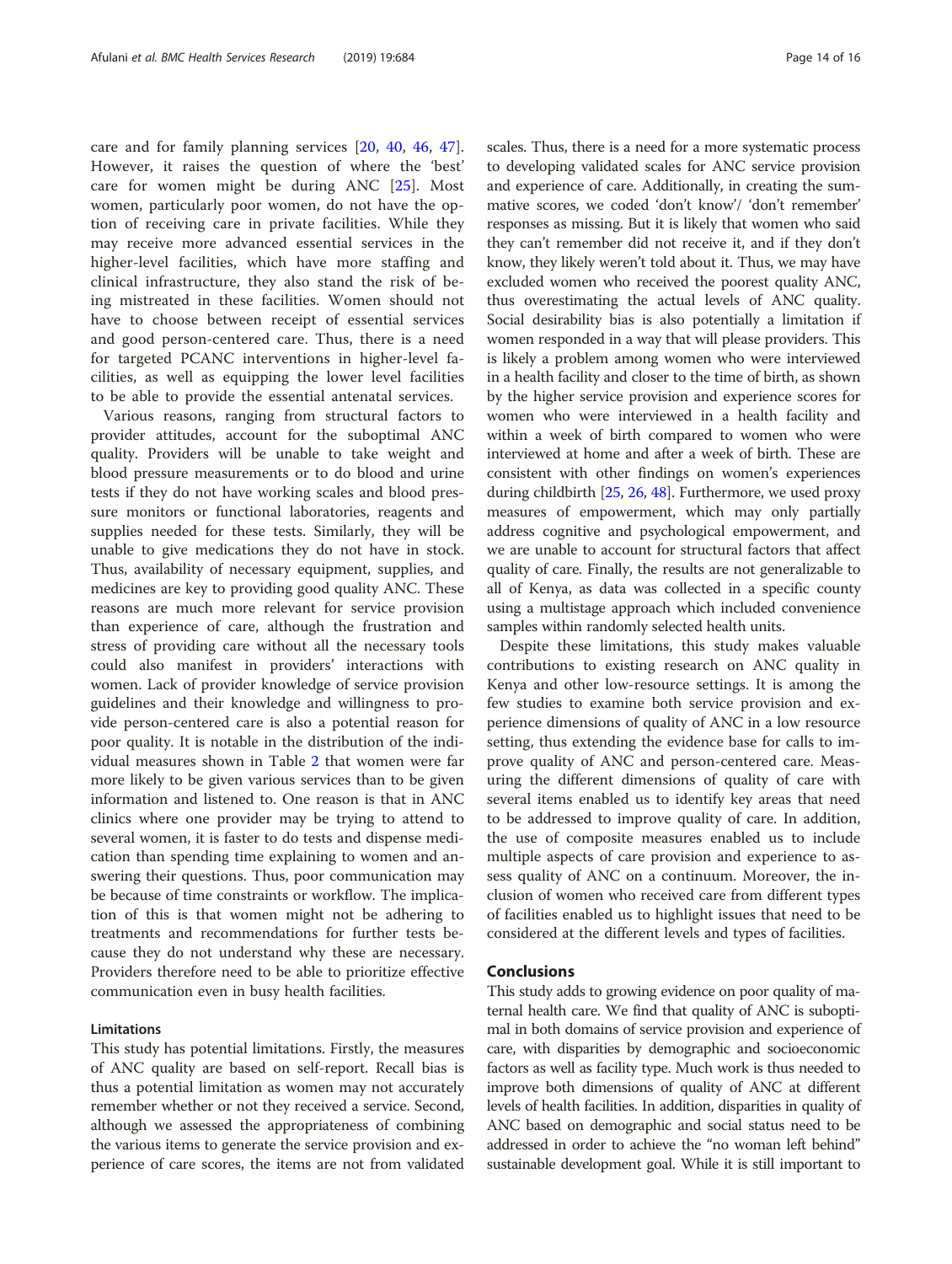<span id="page-14-0"></span>get women to health facilities, much more is needed to achieve the benefits of ANC, by ensuring that women consistently receive services required to prevent, identify, and manage complications. Furthermore, momentum for improving person-centered maternity care through the respectful maternity care movement should spread to ANC to ensure women are receiving person-centered care along the pregnancy childbirth continuum. As countries such as Kenya update their national guidelines for maternity care to align with new WHO standards, they must consider how to strengthen providers to provide person-centered care to all women in all types of facilities. Further research on the barriers and facilitators to providing high quality ANC will help guide further recommendations to improve quality of ANC and reduce disparities.

# Additional file

[Additional file 1:](https://doi.org/10.1186/s12913-019-4476-4) Antenatal care questions from Perceived Quality of Care during Childbirth Study. (PDF 92 kb)

## Abbreviations

ANC: Antenatal care; PCANC: Person-centered antenatal care; WHO: World Health Organization

#### Acknowledgments

We are grateful to the PTBI fellowship leaders and the PTBI-East Africa and PTBI-Kenya teams for supporting the study. We thank the leadership of Migori County and the various sub-counties and health facilities, and the community health extension workers and community health volunteers, who facilitated our entry into the County, facilities, and communities. We will like to acknowledge Linet Ouma and Beryl Akinyi Ogola, the PQCC study coordinator and research assistant who coordinated the data collection. Finally, we like to express our gratitude to all our data collectors and study participants in Kenya.

#### Authors' contributions

PA led the design and implementation of the study, conceived the manuscript, conducted the analysis, and led the writing. LB supported literature review and writing of the manuscript. FE supported analysis and writing. JK supported implementation and writing. LK and CC served as mentors to PA and guided her in the implementation of the study and supported the writing of the manuscript. All authors have read and approved the manuscript.

#### Funding

PA was supported by the University of California, San Francisco, Preterm Birth Initiative (PTBi) transdisciplinary post-doctoral fellowship during the period of this work. This work was part of the Perceived Quality of Care during Childbirth (PQCC) Study nested within the Kenya arm of the PTBi Program. The PQCC study is funded by the PTBi fellowship, which is in turn funded by the Bill and Melinda Gates Foundation [OPP1107312]; and Marc and Lynne Benioff. The funders had no role in the study design, data collection and analysis, decision to publish, or preparation of the manuscript.

## Availability of data and materials

The data analyzed for this manuscript are available from the corresponding author on reasonable request.

#### Ethics approval and consent to participate

The study was reviewed and approved by the University of California, San Francisco Committee for Human Subjects research (IRB number 15–18458) and the Kenya Medical Research Institute Scientific and Ethics Review Unit (protocol ID KEMRI/SERU/CCR/039/3286). The Migori County health leadership also approved the study to be conducted in the county. All

participants provided written informed consent prior to participation. Respondents 15 to 17 years were considered emancipated minors as they had all given birth. They therefore consented for themselves.

#### Consent for publication

Not applicable

## Competing interests

The authors declare that they have no competing interests.

#### Author details

<sup>1</sup>School of Medicine, University of California, San Francisco, USA. <sup>2</sup>Institute for Global Health Sciences, UCSF, San Francisco, USA. <sup>3</sup>University of New England, Portland, USA. <sup>4</sup>Kenya Medical Research Institute, Nairobi, Kenya.

## Received: 26 October 2018 Accepted: 28 August 2019 Published online: 07 October 2019

## References

- 1. Alkema L, Chou D, Hogan D, Zhang S, Moller A-B, Gemmill A, et al. Global, regional, and national levels and trends in maternal mortality between 1990 and 2015, with scenario-based projections to 2030: a systematic analysis by the UN maternal mortality estimation inter-agency group. Lancet. 2016;387: 462–74.
- 2. GBD 2015 Child Mortality Collaborators. Global, regional, national, and selected subnational levels of stillbirths, neonatal, infant, and under-5 mortality, 1980–2015: a systematic analysis for the Global Burden of Disease Study 2015. Lancet Lond Engl. 2016;388:1725–74.
- 3. Blencowe H, Cousens S, Jassir FB, Say L, Chou D, Mathers C, et al. National, regional, and worldwide estimates of stillbirth rates in 2015, with trends from 2000: a systematic analysis. Lancet Glob Health. 2016;4:e98–108.
- 4. WHO | WHO statement on antenatal care. WHO. http://www.who.int/ maternal\_child\_adolescent/documents/rhr\_11\_12/en/. Accessed 9 Sep 2013.
- 5. Chukwuma A, Wosu AC, Mbachu C, Weze K. Quality of antenatal care predicts retention in skilled birth attendance: a multilevel analysis of 28 African countries. BMC Pregnancy Childbirth. 2017;17:152.
- 6. Adjiwanou V, LeGrand T. Does antenatal care matter in the use of skilled birth attendance in rural Africa: a multi-country analysis. Soc Sci Med. 2013;86:26–34.
- 7. Afulani PA, Moyer C. Explaining disparities in use of skilled birth attendants in developing countries: a conceptual framework. PLoS One. 2016;11:e0154110.
- 8. World Health Organisation. WHO recommendations on antenatal care for a positive pregnancy experience. 2016. [http://www.who.int/](http://www.who.int/reproductivehealth/publications/maternal_perinatal_health/anc-positive-pregnancy-experience/en/) [reproductivehealth/publications/maternal\\_perinatal\\_health/anc-positive](http://www.who.int/reproductivehealth/publications/maternal_perinatal_health/anc-positive-pregnancy-experience/en/)[pregnancy-experience/en/](http://www.who.int/reproductivehealth/publications/maternal_perinatal_health/anc-positive-pregnancy-experience/en/). Accessed 18 Sep 2018.
- 9. World Health Organization. WHO recommendations: intrapartum care for a positive childbirth experience. WHO. 2018. [http://www.who.int/reproductivehealth/](http://www.who.int/reproductivehealth/publications/intrapartum-care-guidelines/en/) [publications/intrapartum-care-guidelines/en/](http://www.who.int/reproductivehealth/publications/intrapartum-care-guidelines/en/). Accessed 28 Feb 2018.
- 10. Tunçalp Ӧ, Were W, MacLennan C, Oladapo O, Gülmezoglu A, Bahl R, et al. Quality of care for pregnant women and newborns—the WHO vision. BJOG Int J Obstet Gynaecol. 2015;122:1045–9.
- 11. Vogel JP, Habib NA, Souza JP, Gülmezoglu AM, Dowswell T, Carroli G, et al. Antenatal care packages with reduced visits and perinatal mortality: a secondary analysis of the WHO antenatal care trial. Reprod Health. 2013;10:19.
- 12. WHO | WHO antenatal care randomized trial. Manual for the implementation of the new model. WHO. http://www.who.int/ reproductivehealth/publications/maternal\_perinatal\_health/RHR\_01\_30/en/. Accessed 9 Sep 2013.
- 13. Ministry of Public Health and Sanitation and Ministry of Medical Services. National Guidelines for Quality Obstetrics and Perinatal Care, Kenya. 2012. [https://www.k4health.org/toolkits/kenya-health/national-guidelines-quality](https://www.k4health.org/toolkits/kenya-health/national-guidelines-quality-obstetrics-and-perinatal-care)[obstetrics-and-perinatal-care](https://www.k4health.org/toolkits/kenya-health/national-guidelines-quality-obstetrics-and-perinatal-care). Accessed 26 Aug 2017.
- 14. Brown CA, Sohani SB, Khan K, Lilford R, Mukhwana W. Antenatal care and perinatal outcomes in Kwale district, Kenya. BMC Pregnancy Childbirth. 2008;8:2.
- 15. Gupta S, Yamada G, Mpembeni R, Frumence G, Callaghan-Koru JA, Stevenson R, et al. Factors associated with four or more antenatal care visits and its decline among pregnant women in Tanzania between 1999 and 2010. PLoS One. 2014;9. <https://doi.org/10.1371/journal.pone.0101893>.